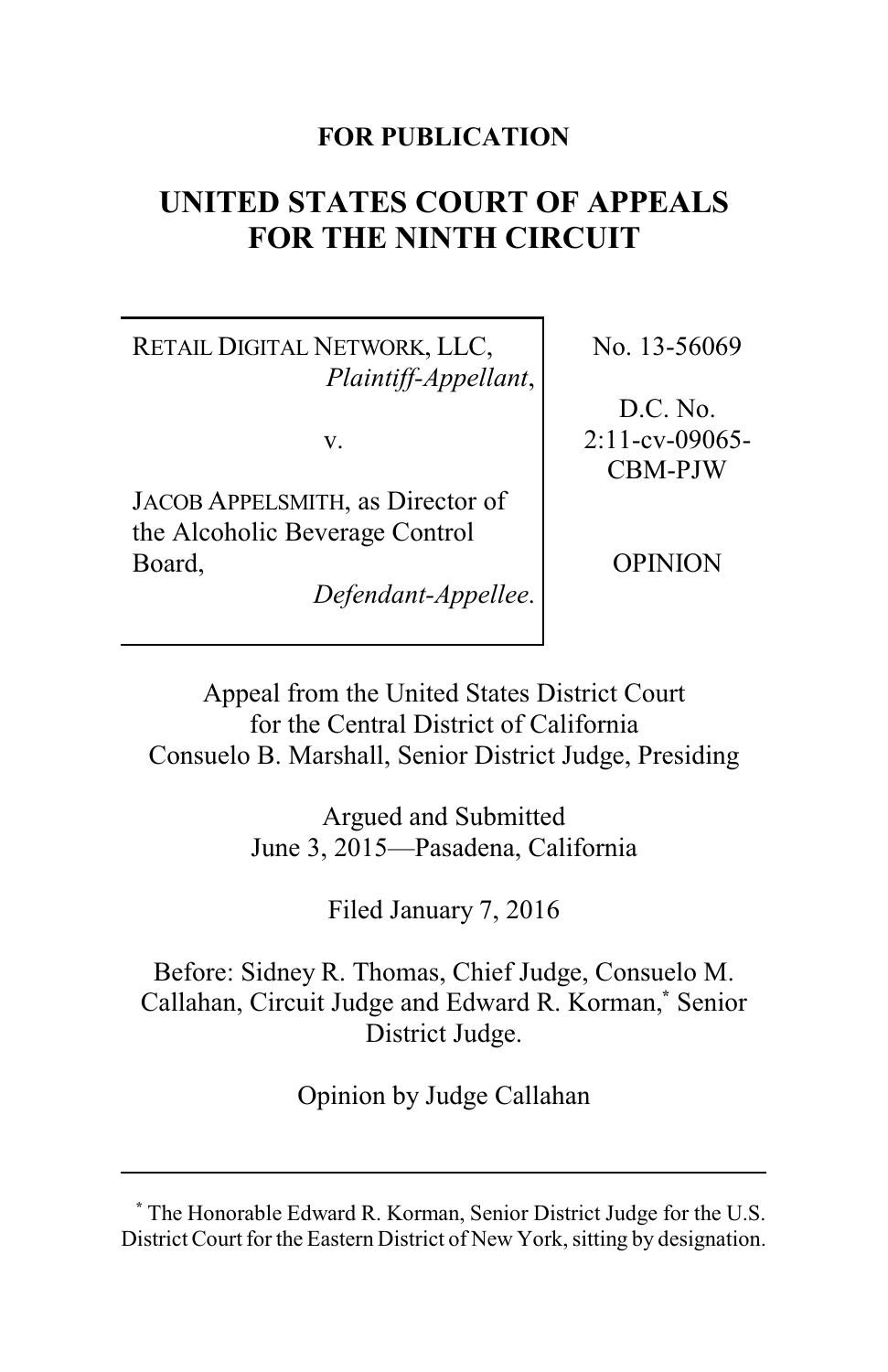## **SUMMARY\*\***

#### **Civil Rights**

The panel reversed the district court's summary judgment in favor of the Director of the California Department of Alcoholic Beverage Control, and remanded in an action in which plaintiff challenged, on First Amendment grounds, California Business and Professions Code Section 25503(f)–(h), which forbids manufacturers and wholesalers of alcoholic beverages from giving anything of value to retailers for advertising their alcoholic products.

The panel first held that plaintiff Retail Digital Network, a middleman involved in the advertising industry, had standing to challenge section 25503. The panel held that the Supreme Court's opinion in *Sorrell v. IMS Health, Inc.*, 131 S. Ct. 2653 (2011), requires heightened judicial scrutiny of content-based restrictions on non-misleading commercial speech regarding lawful products, rather than the intermediate scrutiny previously applied to section 25503 by the Ninth Circuit in *Actmedia, Inc. v. Stroh*, 830 F.2d 957 (9th Cir. 1986). The panel held that *Actmedia* was clearly irreconcilable with the Supreme Court's intervening decision in *Sorrell*. The panel therefore reversed the district court's summary judgment, which had found *Actmedia* to be controlling, and remanded on an open record for the district court to apply heightened judicial scrutiny in the first instance.

This summary constitutes no part of the opinion of the court. It has been prepared by court staff for the convenience of the reader.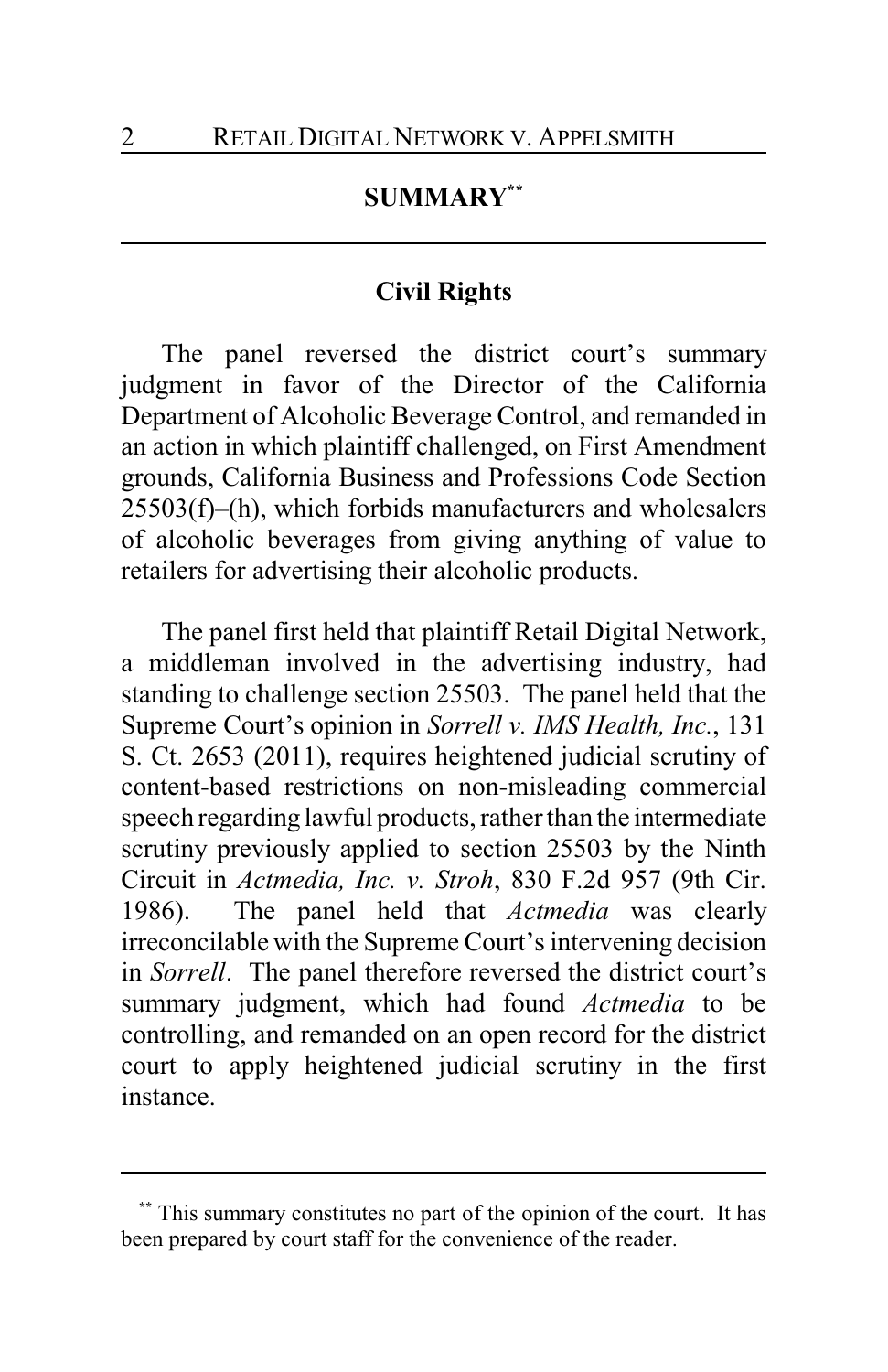# **COUNSEL**

Olivier A. Taillieu (argued) and Raffi V. Zerounian, The Taillieu Law Firm, Beverly Hills, California, for Plaintiff-Appellant.

Kamala D. Harris, Attorney General, Alicia M. B. Fowler, Senior Assistant Attorney General, Jerald L. Mosley, Supervising Deputy Attorney General, and Gabrielle H. Brumbach (argued), Deputy Attorney General, Los Angeles, California, for Defendant-Appellee.

## **OPINION**

CALLAHAN, Circuit Judge:

California Business and Professions Code Section 25503(f)–(h) forbids manufacturers and wholesalers of alcoholic beverages from giving anything of value to retailers for advertising their alcoholic products. Thus, for example, a liquor store owner in California can hang a Captain Morgan Rum sign in his store's window, but the Captain can't pay him, directly or through an agent, for doing so. Twenty-nine years ago, in *Actmedia, Inc. v. Stroh*, 830 F.2d 957 (9th Cir. 1986), we found this law to be consistent with the First Amendment. Today we consider whether *Actmedia* remains binding in light of intervening Supreme Court decisions, which Plaintiff-Appellant Retail Digital Network, LLC (RDN) contends have strengthened the protection we must give commercial speech under the First Amendment.

We conclude that *Actmedia* is clearly irreconcilable with *Sorrell v. IMS Health, Inc.*, 131 S. Ct. 2653 (2011). *Sorrell*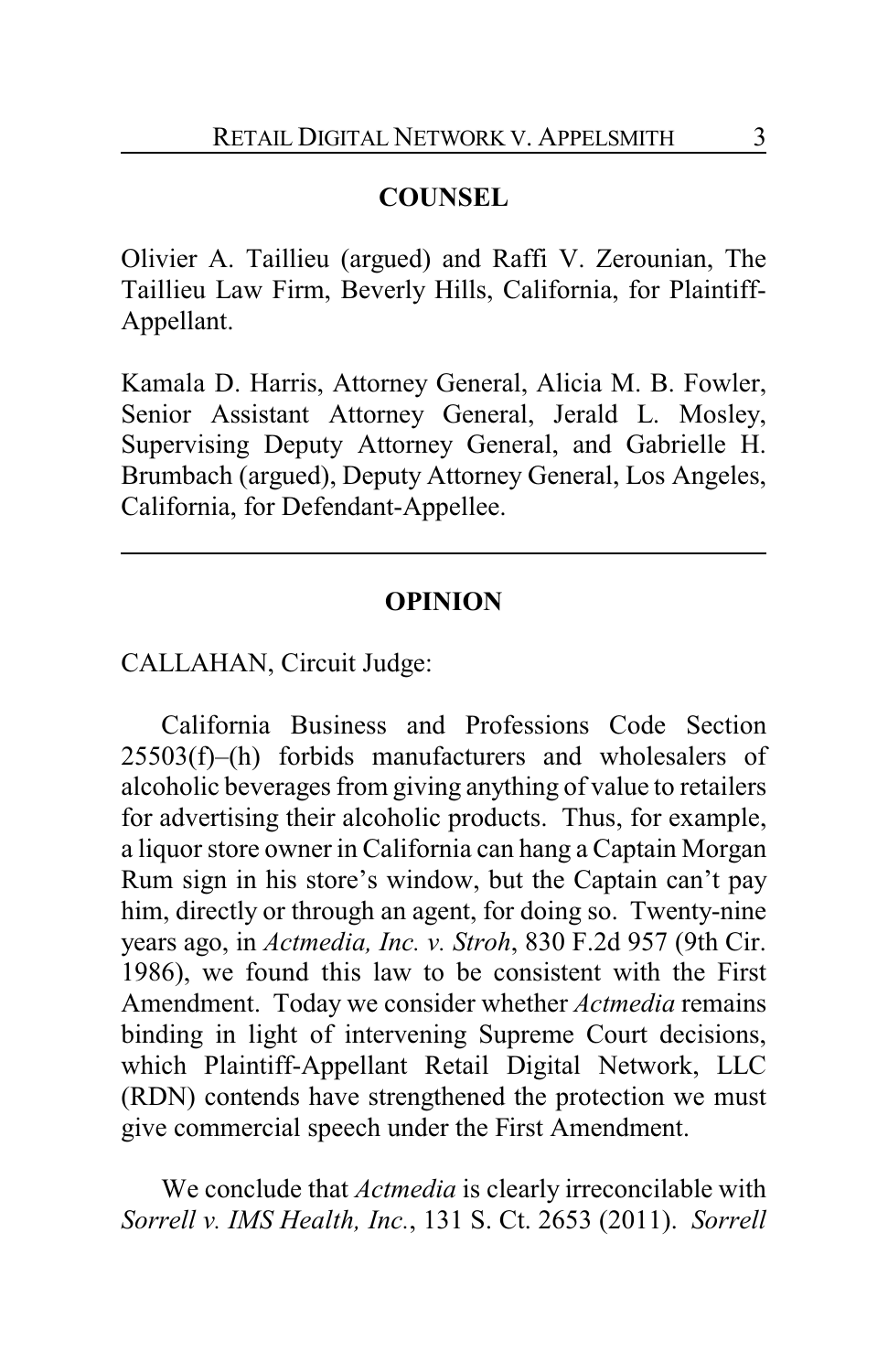requires heightened judicial scrutiny of content-based restrictions on non-misleading commercial speech regarding lawful products, rather than the intermediate scrutiny applied to section 25503 in *Actmedia*. We therefore reverse the district court's summary judgment in favor of Defendant-Appellee Jacob Appelsmith, Director of the California Department of Alcoholic Beverage Control (the State), and remand on an open record for the district court to apply heightened judicial scrutiny in the first instance.

## **I.**

#### **A. California Business & Professions Code Section 25503**

Section 25503 is part of a scheme of "tied-house" statutes passed by the California legislature in the wake of Prohibition.

The name "tied-house" derives from a perceived evil that the scheme was designed to defeat: the return of saloons and other retail alcoholic beverage outlets controlled by alcoholic beverage manufacturers and wholesalers that had been prevalent during the early 1900s. *See Actmedia*, 830 F.2d at 959–61; *Cal. Beer Wholesalers Ass'n v. Alcoholic Beverage Control Appeals Bd.*, 5 Cal. 3d 402, 407 (1971). Manufacturers and wholesalers "tied" retailers to them by providing them with low-interest loans, reduced rents, and free equipment, employing their staff, and other means. *See Actmedia*, 830 F.2d at 960; *see also Pickerill v. Schott*, 55 So. 2d 716, 719 (Fla. Sup. Ct. 1951). Lawmakers in Congress, California, and other states blamed "the industry structure that tied-house arrangements created . . . . for producing monopolies and exclusive dealing arrangements, for causing a vast growth in the number of saloons and bars, for fostering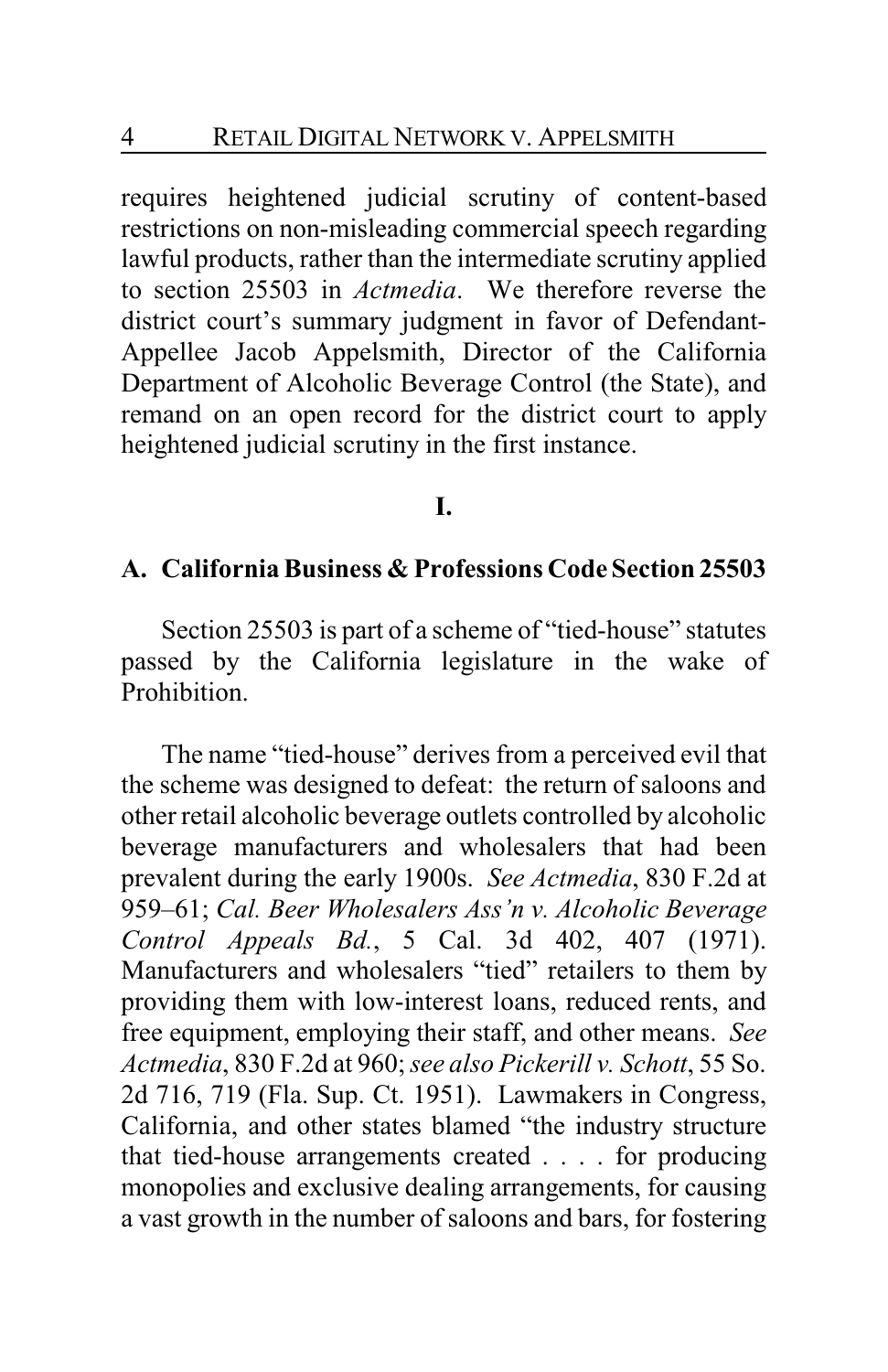commercial bribery, and for generating other 'serious social and political evils,' including political corruption, irresponsible ownership of retail outlets, and intemperance." *Actmedia*, 830 F.2d at 960 n.2 (quoting S. Rep. No. 1215, 74th Cong., 1st Sess. 2, 6–7 (1935)); *see also Nat'l Distrib. Co. v. U.S. Treasury Dep't*, 626 F.2d 997, 1009–10 (D.C. Cir. 1980).

To prevent vertical and horizontal integration of the alcoholic beverage industry and to promote temperance, the California legislature prohibited manufacturers and wholesalers from owning retailers or making gifts, paying rebates, or otherwise buying the favor of retailers and their employees. *See, e.g.*, Cal. Bus. & Prof. Code §§ 25500,  $25503(a)$ –(e). Section  $25503(f)$ –(h), the provision challenged on First Amendment grounds here, was designed to "prevent manufacturers and wholesalers from circumventing these other tied-house restrictions by claiming that the illegal payments they made to retailers were for 'advertising.'" *Actmedia*, 830 F.2d at 967. In relevant part, section 25503(f)–(h) forbids manufacturers and wholesalers of alcoholic beverages, including their agents, from providing retail establishments with anything of value for the privilege of advertising their alcoholic products.**<sup>1</sup>**

(f) Pay, credit, or compensate a retailer or retailers for advertising, display, or distribution service in

<sup>&</sup>lt;sup>1</sup> The statute provides:

No manufacturer, winegrower, manufacturer's agent, California winegrower's agent, rectifier, distiller, bottler, importer, or wholesaler, or any officer, director, or agent of any such person, shall do any of the following: . . . .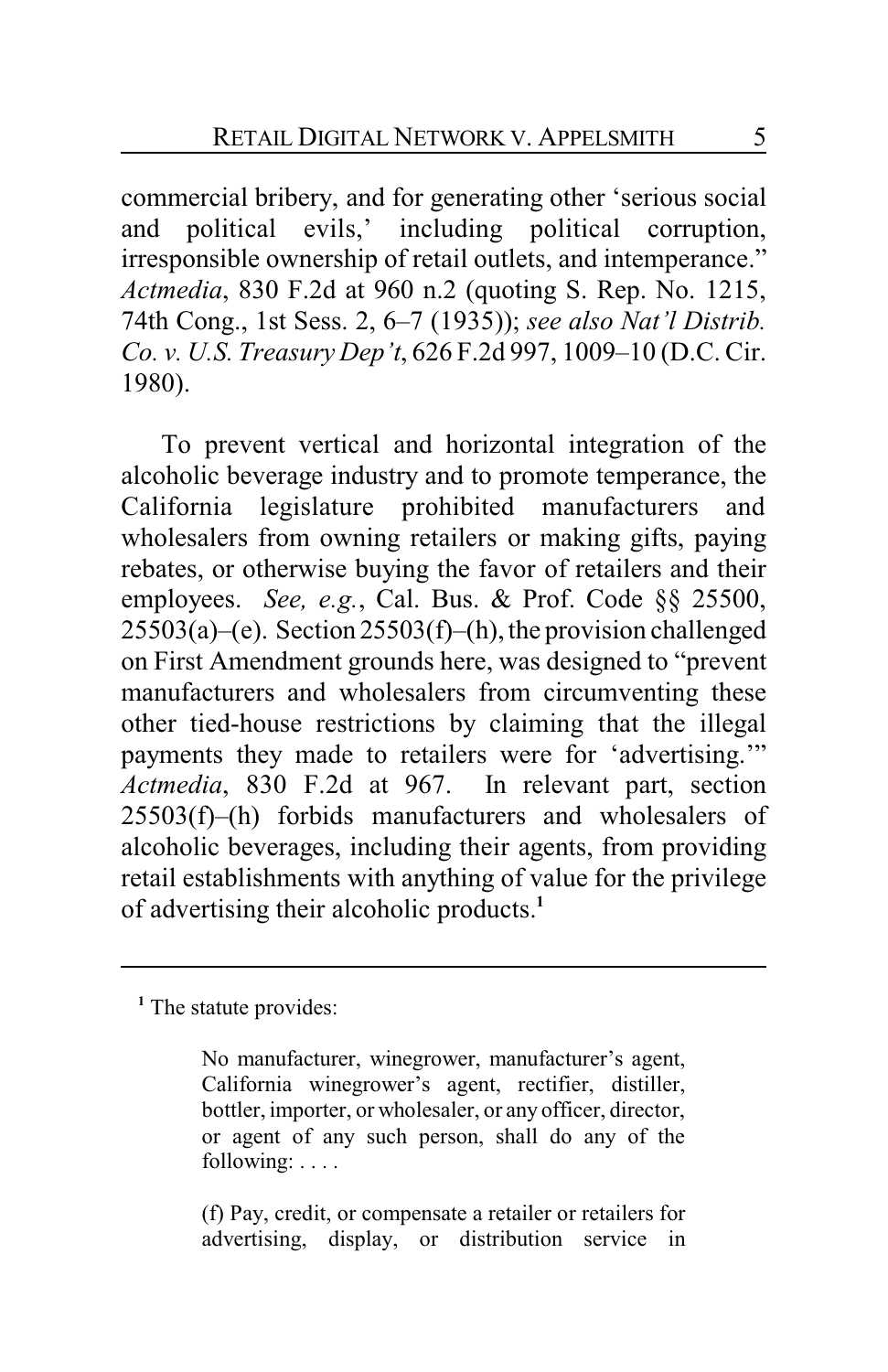California was not alone in passing tied-house laws. Congress and "the 'vast majority of states' enacted [similar] alcohol beverage control laws" following the repeal of the Eighteenth Amendment. *Actmedia*, 830 F.2d at 959 n.1 (quoting *Cal. Beer Wholesalers Ass'n*, 5 Cal. 3d at 407). California's concern that advertising payments could be used to conceal illegal payoffs to retailers also "appears to have been widely held at the time of section 25503(h)'s enactment." *Id.* at 960. Congress, for example, passed a similar law barring manufacturers and distributors of alcoholic beverages from "paying or crediting the retailer for any advertising, display, or distribution service." 27 U.S.C.  $$205(b)(4).$ 

## **B.** *Actmedia, Inc. v. Stroh*

Our court addressed section 25503(h)'s constitutionality under the First Amendment in *Actmedia, Inc. v. Stroh*., 830 F.2d 957 (9th Cir. 1986). Actmedia, a corporation whose business consisted of leasing advertising space on supermarket shopping carts, challenged section 25503(h) as

> connection with the advertising and sale of distilled spirits.

> (g) Furnish, give, lend, or rent, directly or indirectly, to any person any decorations, paintings, or signs, other than signs advertising their own products as permitted by Section 25611.1.

> (h) Pay money or give or furnish anything of value for the privilege of placing or painting a sign or advertisement, or window display, on or in any premises selling alcoholic beverages at retail.

Cal. Bus. & Prof. Code § 25503.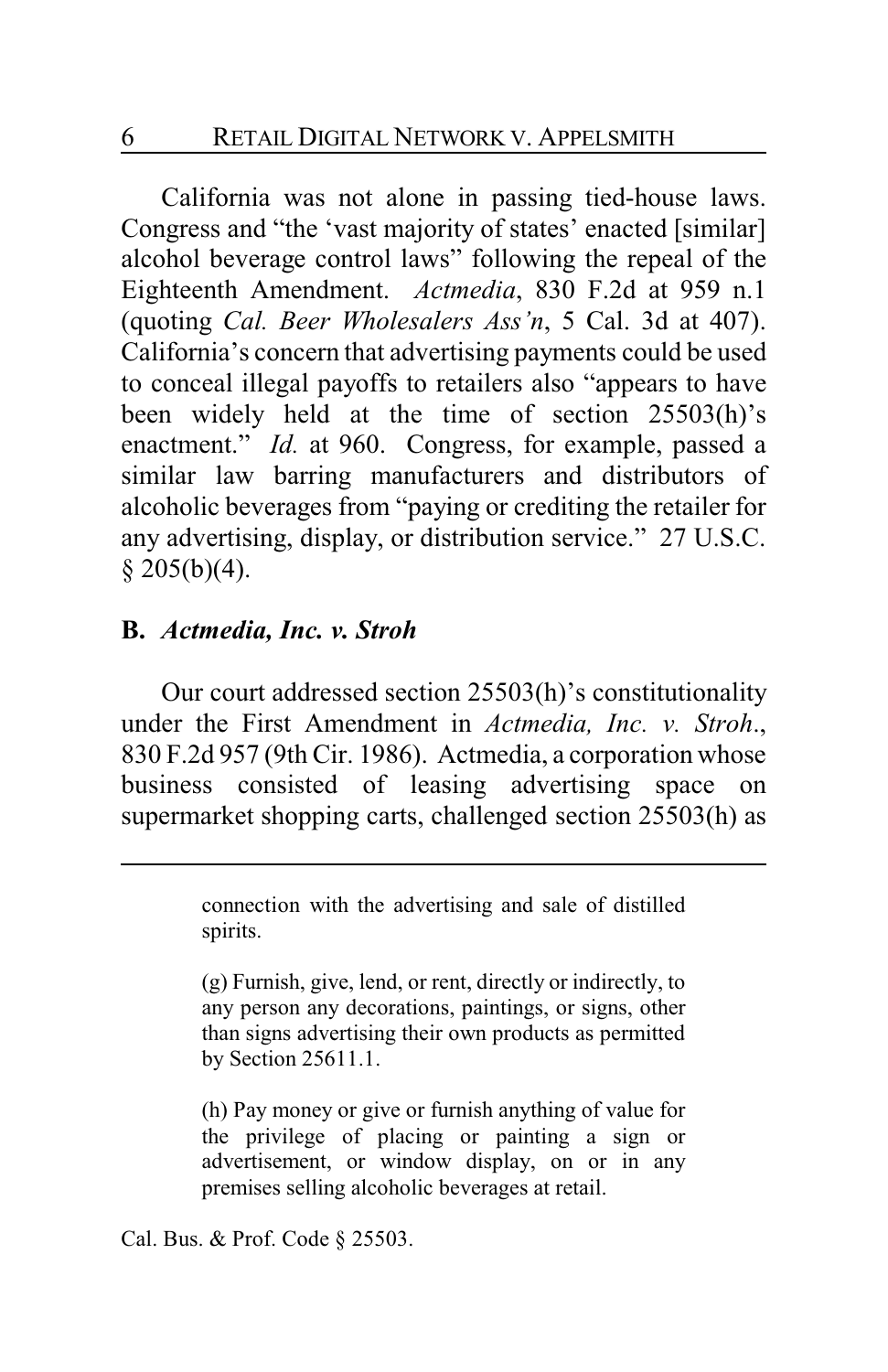an impermissible restriction on commercial speech. Following trial, the district entered judgment for the State and dismissed Actmedia's claims.

On appeal, we applied the test for laws that burden commercial speech set forth in *Central Hudson Gas & Electric Corp. v. Public Service Commission of New York*, 447 U.S. 557 (1980). Under that test, courts examine four questions: (1) whether the speech concerns lawful activity and is not misleading; (2) whether the asserted governmental interest justifying the regulation is substantial; (3) whether the regulation directly advances the governmental interest asserted; and (4) whether the regulation is not more extensive than is necessary to serve that interest. *Id.* at 566.

We found "little dispute concerning the first two factors of the *Central Hudson* analysis." *Actmedia*, 830 F.2d at 965. First, the ads "concern[ed] lawful activity and [were] not ... misleading. Thus, they constitute[d] protected commercial speech under the [First Amendment]." *Id.* (quotation marks omitted). Second, the State "ha[d] a 'substantial' interest in exercising its twenty-first amendment powers and regulating the structure of the alcoholic beverage industry in California: the activities of manufacturers, wholesalers, and retailers in the state; the methods by which alcoholic beverages are marketed; and influences that affect the consumption levels of alcoholic beverages by California residents." *Id.* at 965–66.

Addressing the third *Central Hudson* factor, we concluded that "section 25503(h) furthers California's purposes both of limiting the ability of large alcoholic-beverage manufacturers and wholesalers to achieve vertical and horizontal integration by acquiring influences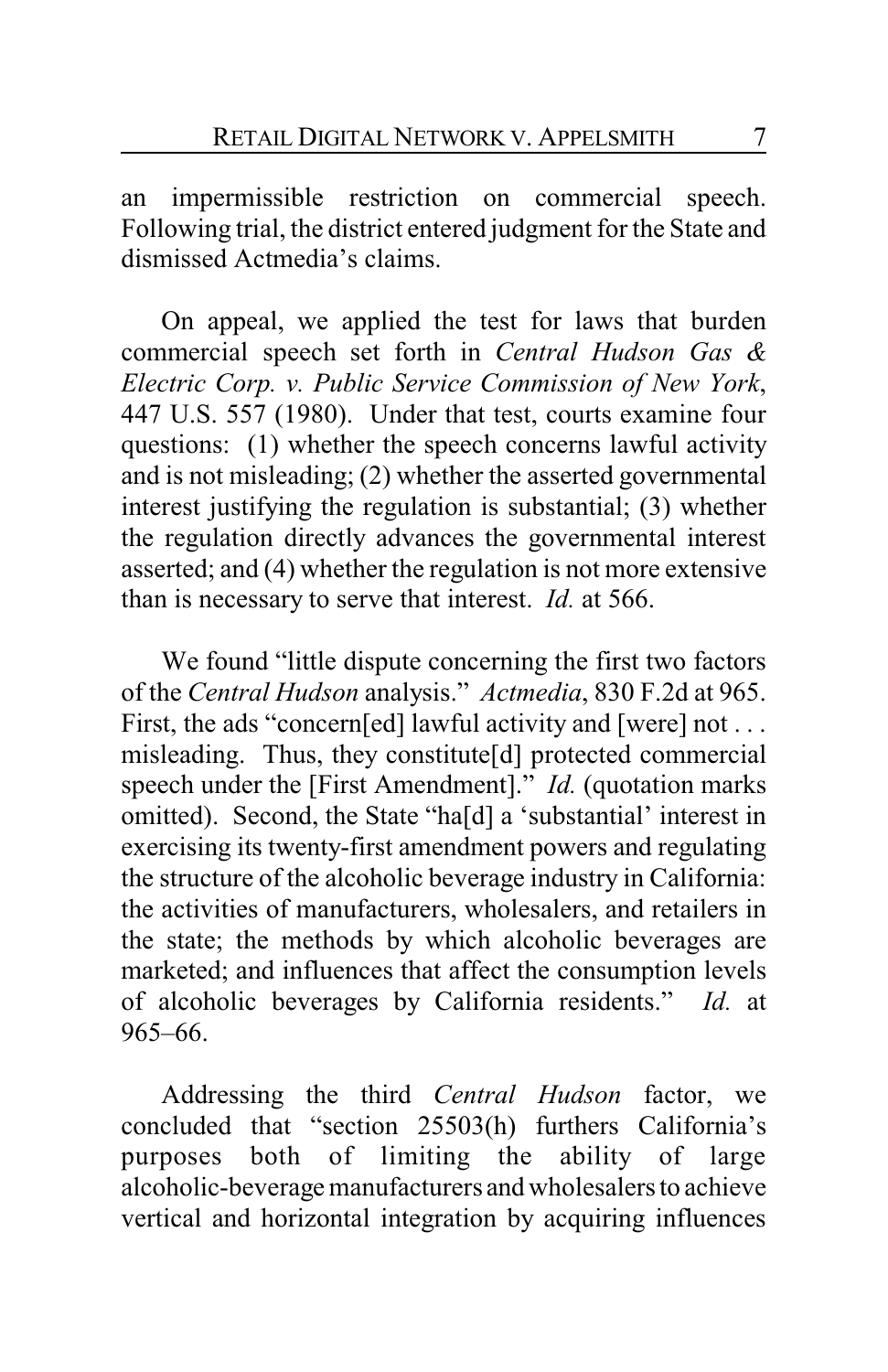over the state's retail outlets, and of promoting temperance." *Id.* at 966. We explained that the provision eliminated a loophole potentiallyleft open byCalifornia's other tied-house laws, through which manufacturers and wholesalers might use advertisement payments to buy the favor of retailers and their employees. *Id.* at 967. "Because prohibiting alcoholic-beverage manufacturers and wholesalers from paying retailers to advertise in their stores will eliminate any danger that such payments will be used to conceal illegal payoffs and violations of the tied-house laws, we conclude[d] that section 25503(h) furthers the same interests that led California to enact the tied-house laws." *Id.* We also reasoned that "in reducing the quantity of advertising that is seen in retail establishments selling alcoholic beverages, the provision also directly furthers California's interest in promoting temperance." *Id.*

Addressing the fourth *Central Hudson* factor, we concluded that "section 25503(h)'s blanket prohibition of paid advertising in retail establishments appears to be as narrowly drawn as possible to effectuate [the provision's] first purpose," that being "to prevent illegal payments from being channelled by alcoholic-beverage manufacturers and wholesalers to retailers." *Id*. We also found that section 25503(h) is not more extensive than necessary to achieve the provision's "second purpose[,] . . . to promote temperance, both indirectly, by limiting vertical integration of the alcoholic-beverage industry and its side effects, and directly, byreducing the amount of point-of-purchase advertising." *Id.*  We reasoned that "to the extent that the California legislature has determined that point-of-purchase advertising is a direct cause of excessive alcohol consumption, limiting that advertising is 'obviously the most direct and perhaps the only effective approach' available." *Id.* (quoting *Metromedia,*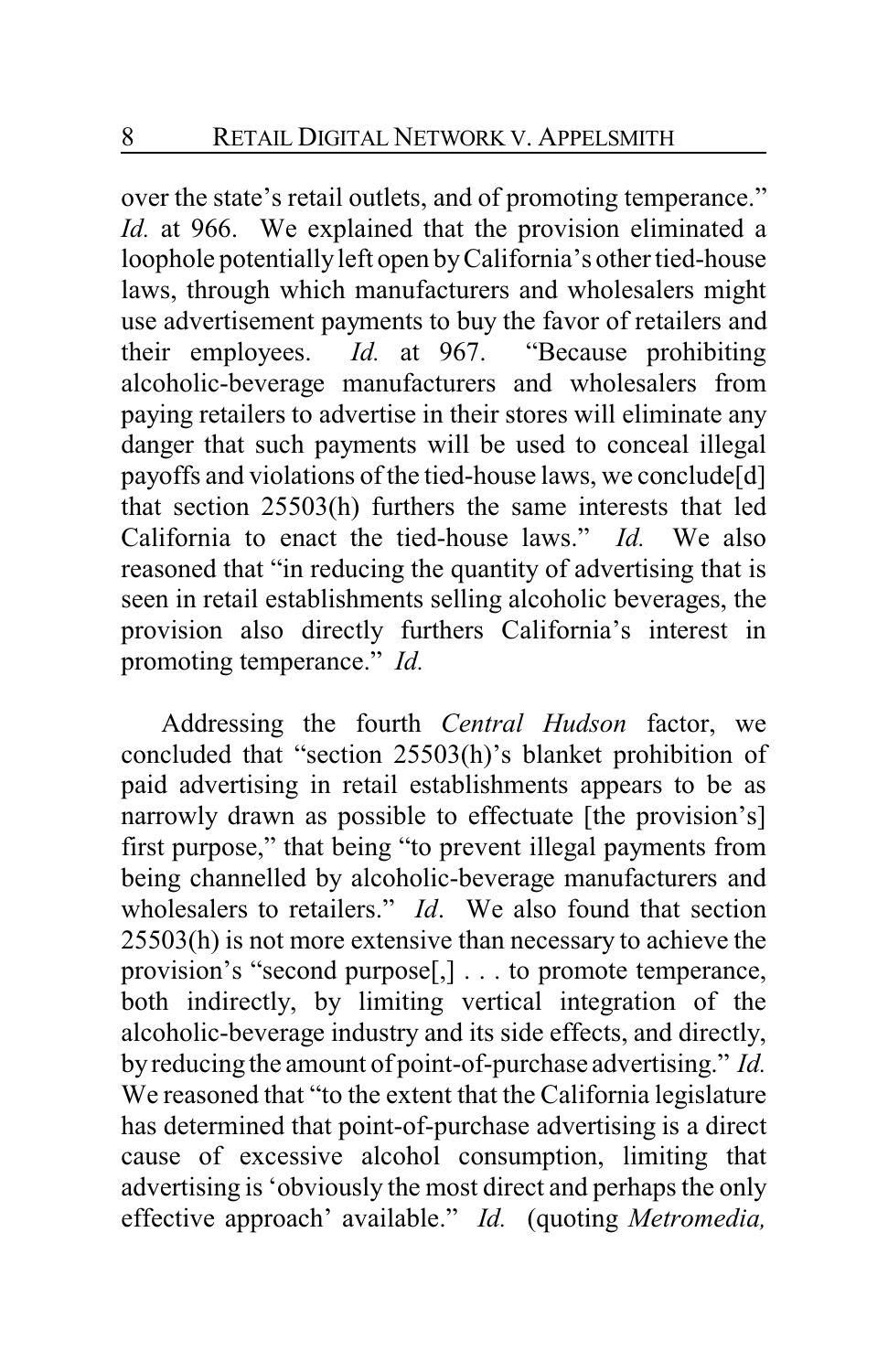*Inc. v. City of San Diego*, 453 U.S. 490, 508 (1981)). We thus held that section 25503(h) survived intermediate scrutiny.

## **C. RDN's Suit**

Like the plaintiff in *Actmedia*, RDN is a middleman involved in the advertising industry. RDN installs liquid crystal displays, or LCDs, in retail stores for advertisements and then enters into contracts with other parties who want to advertise their products on the displays. In exchange for placing a display in a retail store, RDN pays the store a percentage of the advertising fees generated by the display. RDN states that it has attempted to enter into contracts with manufacturers to advertise their alcoholic beverages on RDN's displays in California. According to RDN, the manufacturers have refused due to concerns that the advertising would violate section 25503(f)–(h).

RDN filed this action on November 1, 2011, seeking declaratory relief that section  $25503(f)$ –(h) is unconstitutional under the First Amendment, and an injunction against the State's enforcement of the law. The State moved for summary judgment and, at a hearing on that motion, RDN agreed "that the Ninth Circuit's decision in *Actmedia . . .* leaves 'no room for this litigation' except to the extent that a trio of subsequent Supreme Court decisions is clearly irreconcilable with its conclusions." *RDN v. Appelsmith*, 945 F. Supp. 2d 1119, 1123 (C.D. Cal. 2013). Specifically, RDN argued that *Rubin v. Coors Brewing Co.*, 514 U.S. 476 (1995), *44 Liquormart, Inc. v. Rhode Island*, 517 U.S. 484 (1996) (plurality opinion), and, most definitively, *Sorrell v. IMS Health, Inc.*, 131 S. Ct. 2653 (2011), overrule *Actmedia.*  According to RDN, these cases require heightened judicial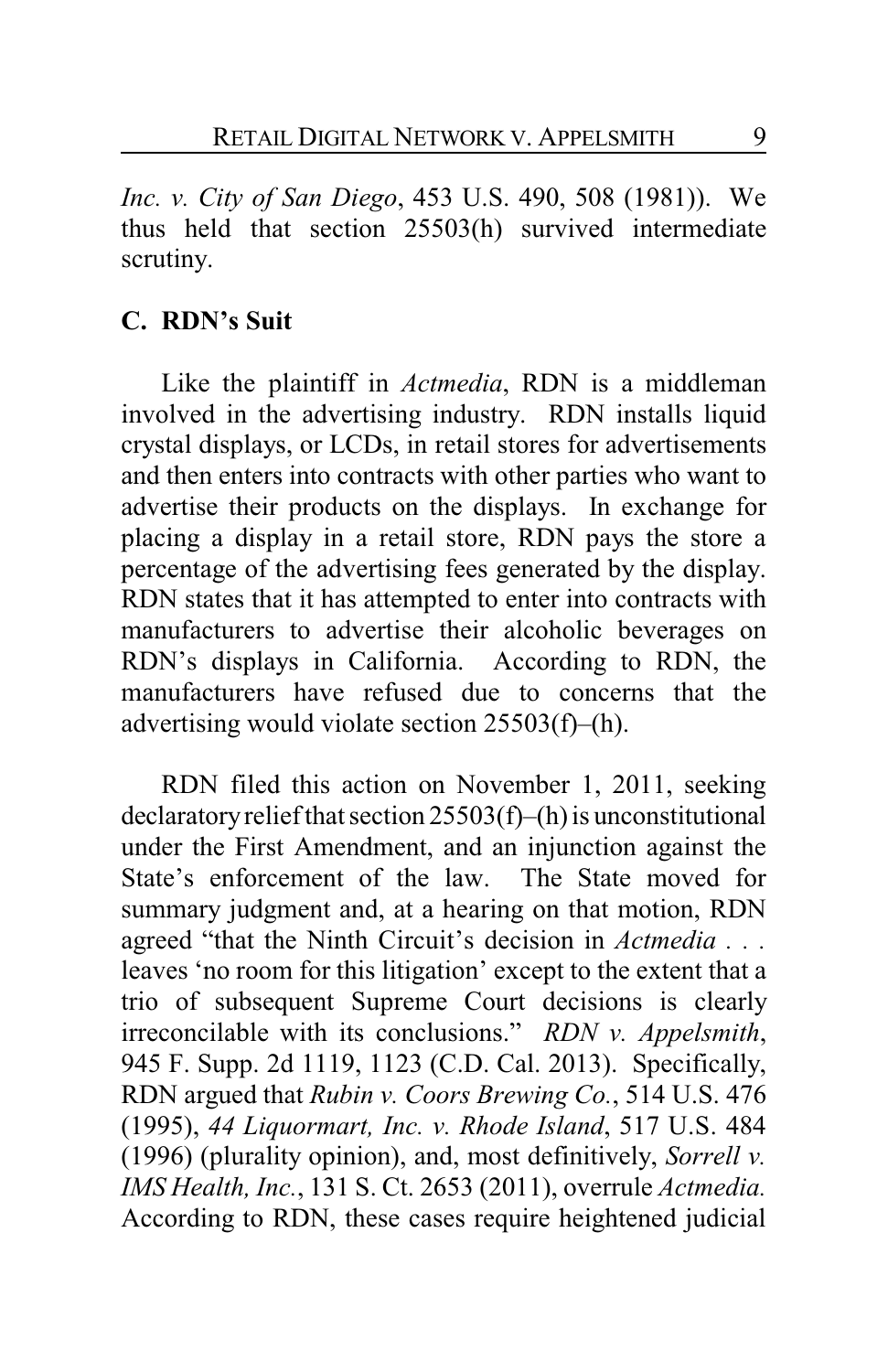scrutiny of laws burdening non-misleading commercial speech regarding legal products, which section 25503 cannot survive.

The district court first found that RDN had standing to challenge section 25503 based on injury to its economic interest in the advertising of alcoholic beverages that section 25503 burdens . *RDN*, 945 F. Supp. 2d at 1122–23. On the merits, the district court found that section 25503 is a contentand speaker-based restriction on commercial speech, but held that the law is constitutional under *Actmedia*. *Id.* at 1125–26.

The district court acknowledged that, after *Actmedia*, the Supreme Court stated that heightened judicial scrutiny is warranted "whenever the government creates 'a regulation of speech because of disagreement with the message it conveys.'" *Id*. at 1125 (quoting *Sorrell,* 131 S. Ct. at 2664). But the district court found that *Sorrell* was consistent with *Actmedia*'s analytical framework for four reasons. First, *Sorrell* "cited to a previous Supreme Court decision applying *Central Hudson.*" *RDN*, 945 F. Supp. 2d at 1125. Second, *Sorrell* applied the *Central Hudson* test rather than heightened judicial scrutiny after noting that, "[a]s in previous cases, . . . the outcome is the same whether a special commercial speech inquiry or a stricter form of judicial scrutiny is applied." *RDN*, 945 F. Supp. 2d at 1125 (quoting *Sorrell*, 131 S. Ct. at 2667). Third, the majority in *Sorrell* did not define heightened scrutiny. *RDN*, 945 F. Supp. 2d at 1125. And fourth, "the dissenting opinion by Justice Breyer (and joined by Justices Ginsburg and Kagan), notes that the majority opinion suggests but does not hold that a standard stricter than the traditional *Central Hudson* test might be applied to content-based restrictions." *Id*. (citing *Sorrell*, 131 S. Ct. at 2677 (Breyer, J., dissenting)). The district court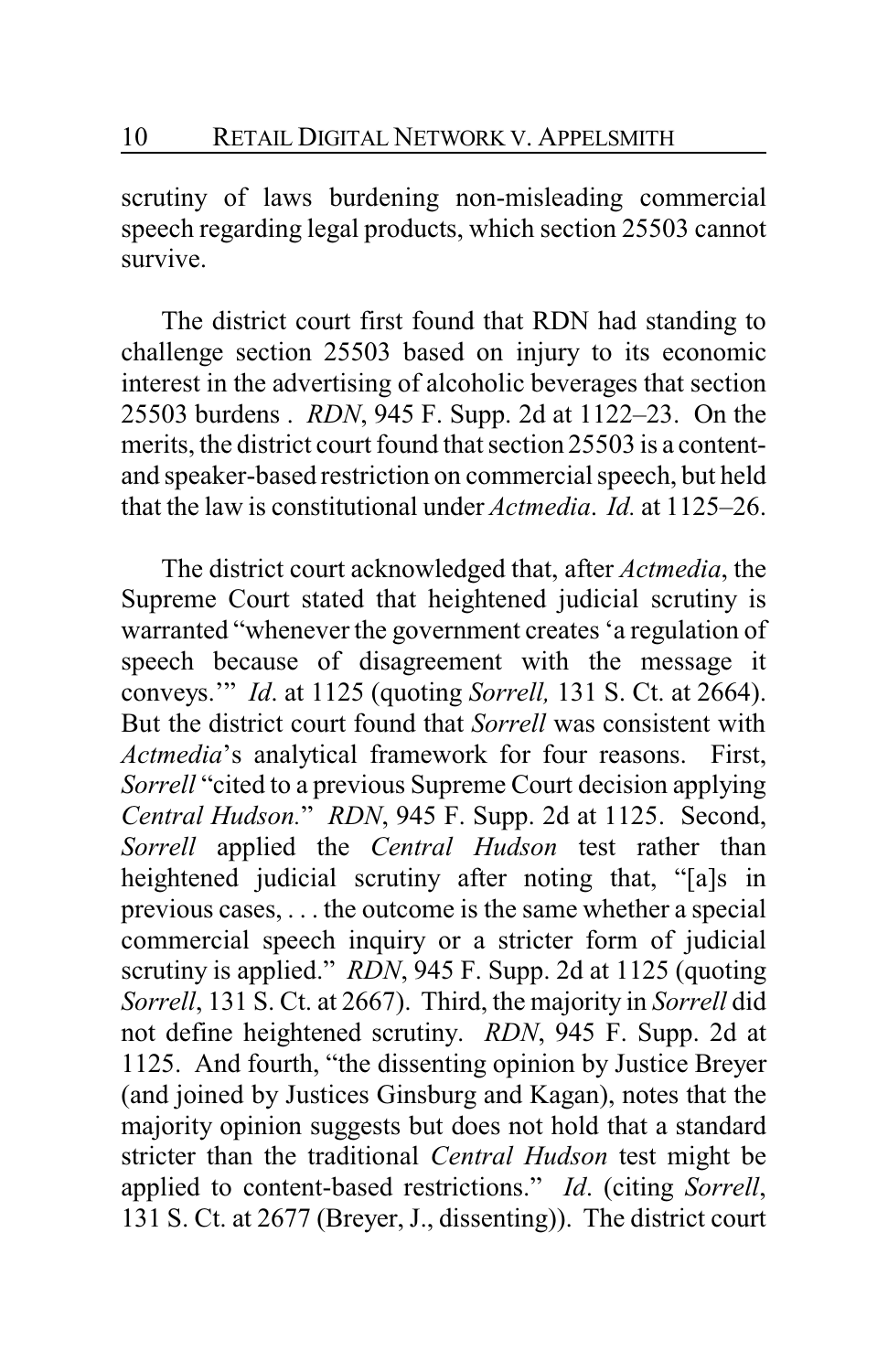also reasoned that, "[e]ven assuming *arguendo* that *Sorrell* established a heightened level of scrutiny for complete speech bans founded on paternalistic motivations," *Actmedia* is not clearly irreconcilable because section 25503 does not completely ban any speech. *Id*. at 1125.

Accordingly, the district court did not examine section 25503 under *Sorrell*'s heightened judicial scrutiny or reexamine the law under intermediate scrutiny. Rather, it found that *Actmedia* remained controlling and thus granted summary judgement in favor of the State. *Id*. at 1125–26.

## **II.**

#### **A. Standing**

Like the district court, we begin by determining whether RDN has standing. The State's silence about this issue on appeal does not excuse us from satisfying ourselves of our jurisdiction. *See, e.g.*, *Organized Vill. of Kake v. U.S. Dep't of Agric.*, 795 F.3d 956, 963 (9th Cir. 2015) (en banc). To establish Article III standing, a plaintiff bears the burden of showing injury in fact, causation, and redressability. *See Bennett v. Spear*, 520 U.S. 154, 167 (1997). We agree with the district court that RDN's asserted loss of advertising revenue resulting from section 25503 meets this burden.

Our analysis does not end here. Several prudential principles that underscore the limitations embodied in Article III may bar standing even where, as here, the requirements of Article III have been met. "One of these prudential limits on standing is that a litigant must normally assert his own legal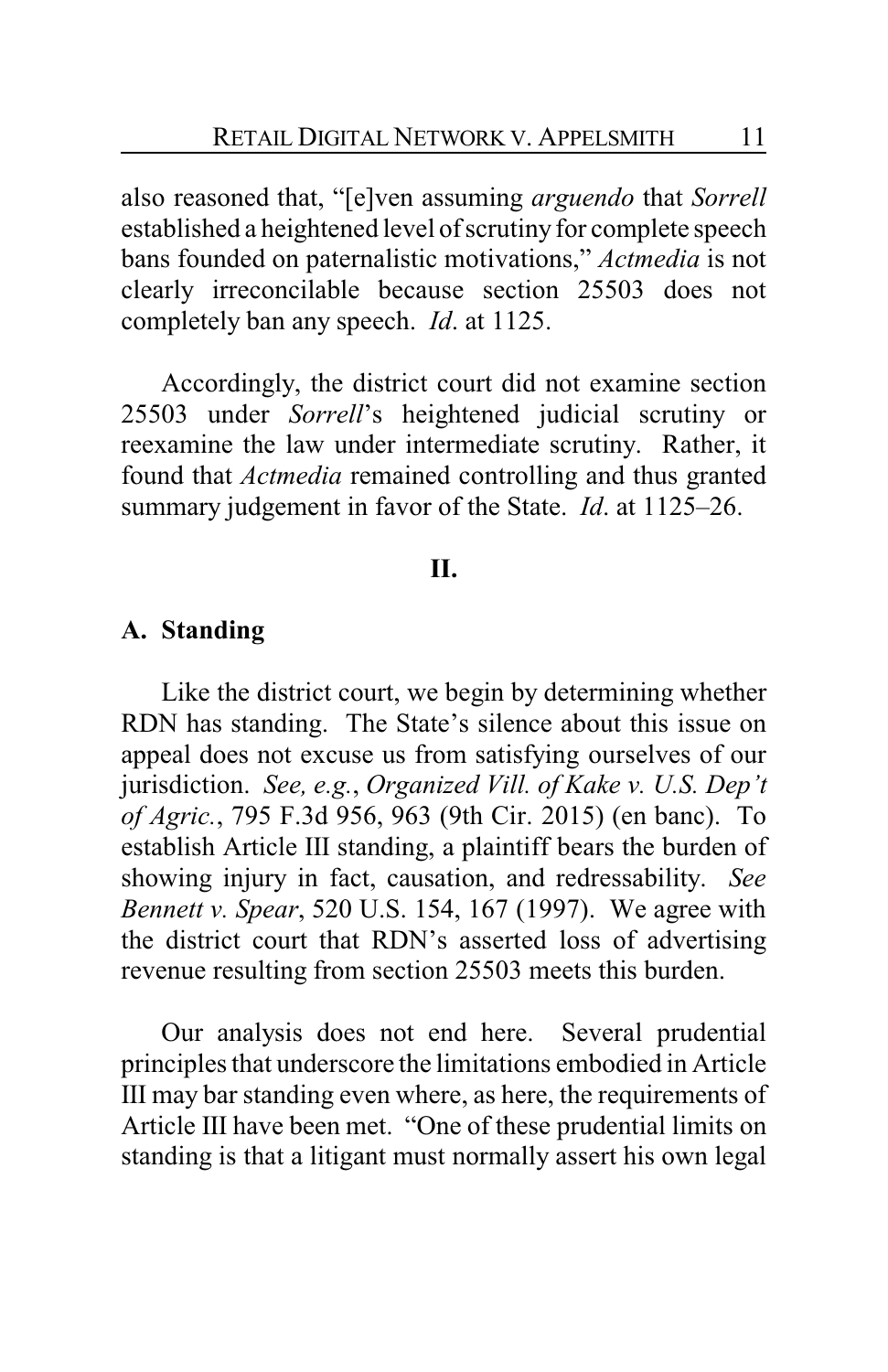interests rather than those of third parties."**<sup>2</sup>** *Phillips Petroleum Co. v. Shutts*, 472 U.S. 797, 804 (1985). This "general rule [that] a third party does not hav[e] standing to bring a claim asserting a violation of someone else's rights" adheres even where those rights are constitutional in stature. *Martin v. Cal. Dep't of Veterans Affairs*, 560 F.3d 1042, 1050 (9th Cir. 2009); *see also Wine & Spirits Retailers, Inc. v. Rhode Island*, 418 F.3d 36, 49 (1st Cir. 2005) ("A party ordinarily has no standing to assert the First Amendment rights of third parties.").

In the commercial-speech context, the Supreme Court has held that the "individual parties to the transaction that is proposed in the commercial advertisement"—the advertiser and the consuming public—have protected First Amendment interests in the speech proposing the transaction. *Va. State Bd. of Pharmacy v. Va. Citizens Consumer Council, Inc.*, 425 U.S. 748, 762–63 (1976). The Court has distinguished between the proposal of a commercial transaction, "which is what defines commercial speech," and the provision of services for profit, which is not commercial speech. *Bd. of Trs. of State Univ. of N.Y. v. Fox*, 492 U.S. 469, 480–81 (1989).

While an advertisement about an alcoholic beverage clearly constitutes commercial speech, *see 44 Liquormart*, 517 U.S. at 495 (opinion of Stevens, J.), *id.* at 528 (O'Connor, J., concurring), RDN is not a manufacturer or

<sup>&</sup>lt;sup>2</sup> We need not address whether the label "prudential standing" is a misnomer as applied to the third-party standing analysis, as we find that RDN's claim may proceed regardless of the doctrine's rubric. *See Lexmark Int'l, Inc. v. Static Control Components, Inc.*, 134 S. Ct. 1377, 1387 n.3 (2014).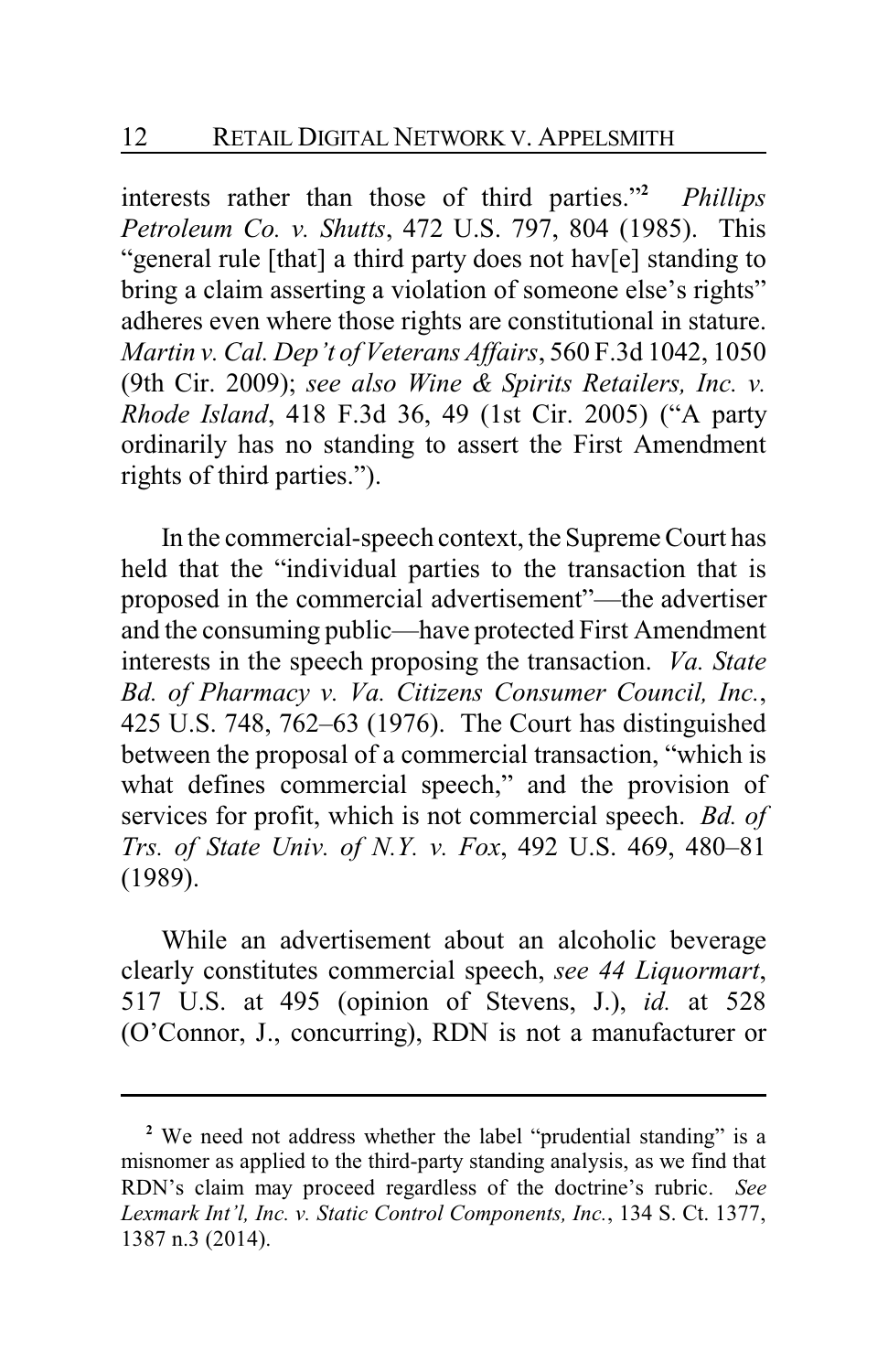retailer seeking to hawk its wares, or a consumer looking to buy. Rather, RDN is interested in profiting from facilitating the publication of alcoholic beverage advertisements. In the circumstances presented, however, where RDN could face criminal penalties for placing advertisements of particular content on its retail displays paid for by alcoholic beverage manufacturers, we find that RDN may bring a First Amendment challenge to the law proscribing its conduct. *See* Cal. Bus. & Prof. Code § 25503 (prohibiting an "agent" of a manufacturer, wholesaler, or other listed entity from providing anything of value to retailers for the privilege of advertising); *id.* § 25504 (listing penalties); *cf. Dep't of Alcoholic Beverage Control v. Alcoholic Beverage Control Appeals Bd.*, 128 Cal. App. 4th 1195, 1208 (Ct. App. 2005), *as modified* (May 13, 2005) (holding that section 25503(h) prohibits "indirect payments bysuppliers to retailers" through promoters).

Our conclusion finds support in the principle that "when [a] threatened enforcement effort implicates First Amendment rights, the [standing] inquiry tilts dramatically toward a finding of standing." *LSO, Ltd. v. Stroh*, 205 F.3d 1146, 1155 (9th Cir. 2000). Indeed, the Supreme Court has found that a plaintiff threatened with criminal prosecution for violating a law imposing a content-based burden on commercial speech may challenge that law under the First Amendment, even though the speech of third parties is more directly at stake. *Bigelow v. Virginia*, 421 U.S. 809, 815–18 (1975) (holding that a newspaper publisher who had been convicted of violating a state statute outlawing advertising regarding abortion services had standing to challenge the law on First Amendment grounds).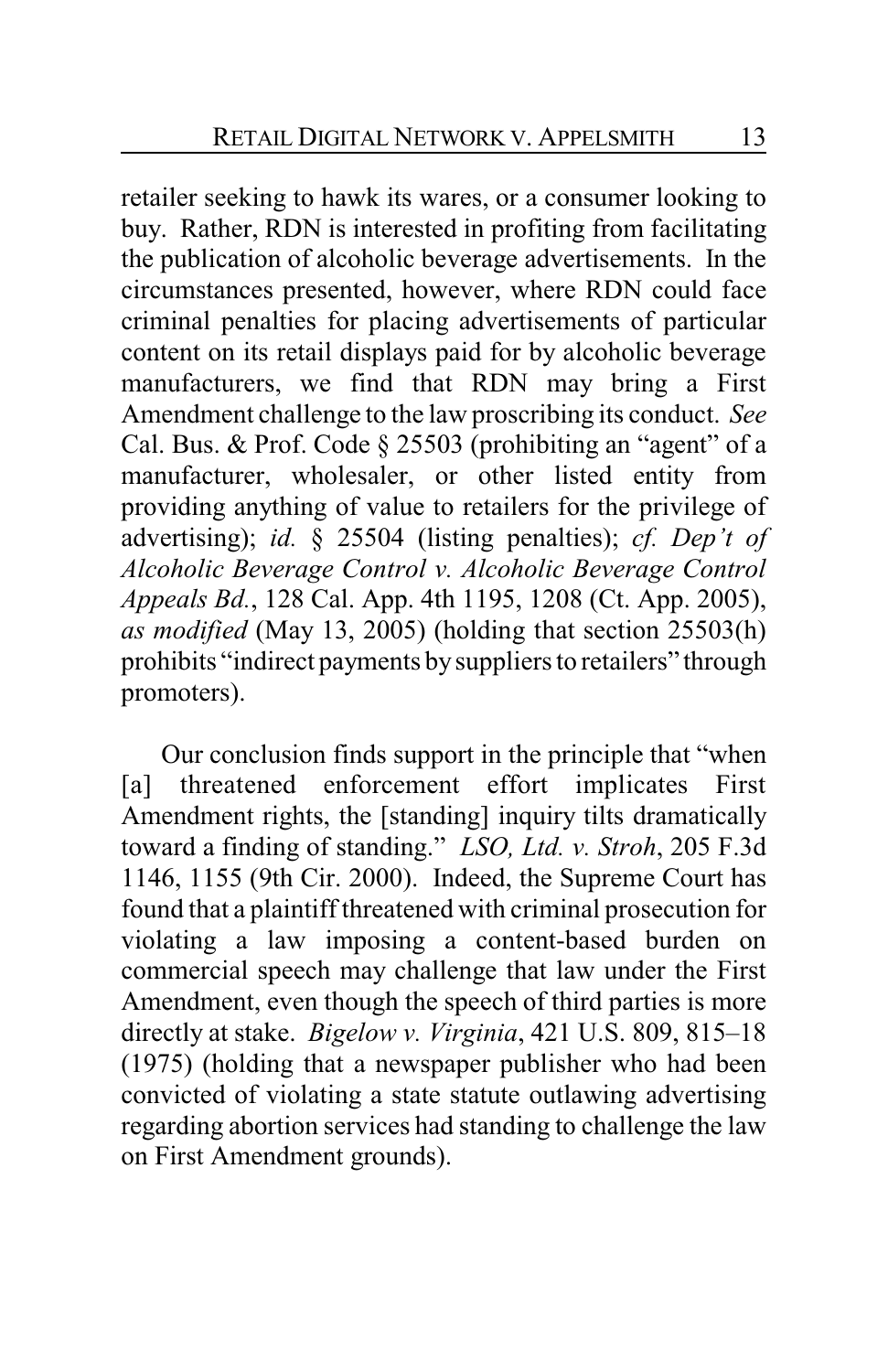The Court also has held that a publisher whose business conduct was directly regulated by a law imposing a content-based burden on commercial speech could challenge that law under the First Amendment. In *Simon & Schuster, Inc. v. Members of the N.Y. State Crime Victims Board*, 502 U.S. 105, 109 (1991), the Court held that a publisher, Simon & Schuster, had standing to challenge a law that imposed a financial disincentive on one of its authors to write a book about a career criminal named Henry Hill. Under a contract with Simon & Schuster, Hill was entitled to compensation, but New York's "Son of Sam" law required that these funds be held in escrow for five years for use in satisfying any civil judgments obtained by the victims of Hill's crimes. Pursuant to this law, the New York State Crime Victims Board ordered Simon & Schuster to turn over all money payable to Hill. *Id.* at 115. The Court found that Simon & Schuster had standing to challenge the Son of Sam law under the First Amendment. The Court reasoned that "[w]hether the First Amendment 'speaker' is considered to be Henry Hill, whose income the statute places in escrow because of the story he has told, or Simon & Schuster, which can publish books about crime with the assistance of only those criminals willing to forgo remuneration for at least five years, the statute plainly imposes a financial disincentive only on speech of a particular content." *Id.*; *see also Pitt News v. Pappert*, 379 F.3d 96, 105–06 (3d Cir. 2004) (Alito, J.) (holding that a newspaper had standing to challenge a law that prohibited the newspaper from receiving payments for running alcoholic beverage ads).

Similarly, section 25503 imposes a financial burden on a speaker based on the content of the speaker's expression. The law may be enforced against RDN as an agent facilitating that expression. Consequently, whether the commercial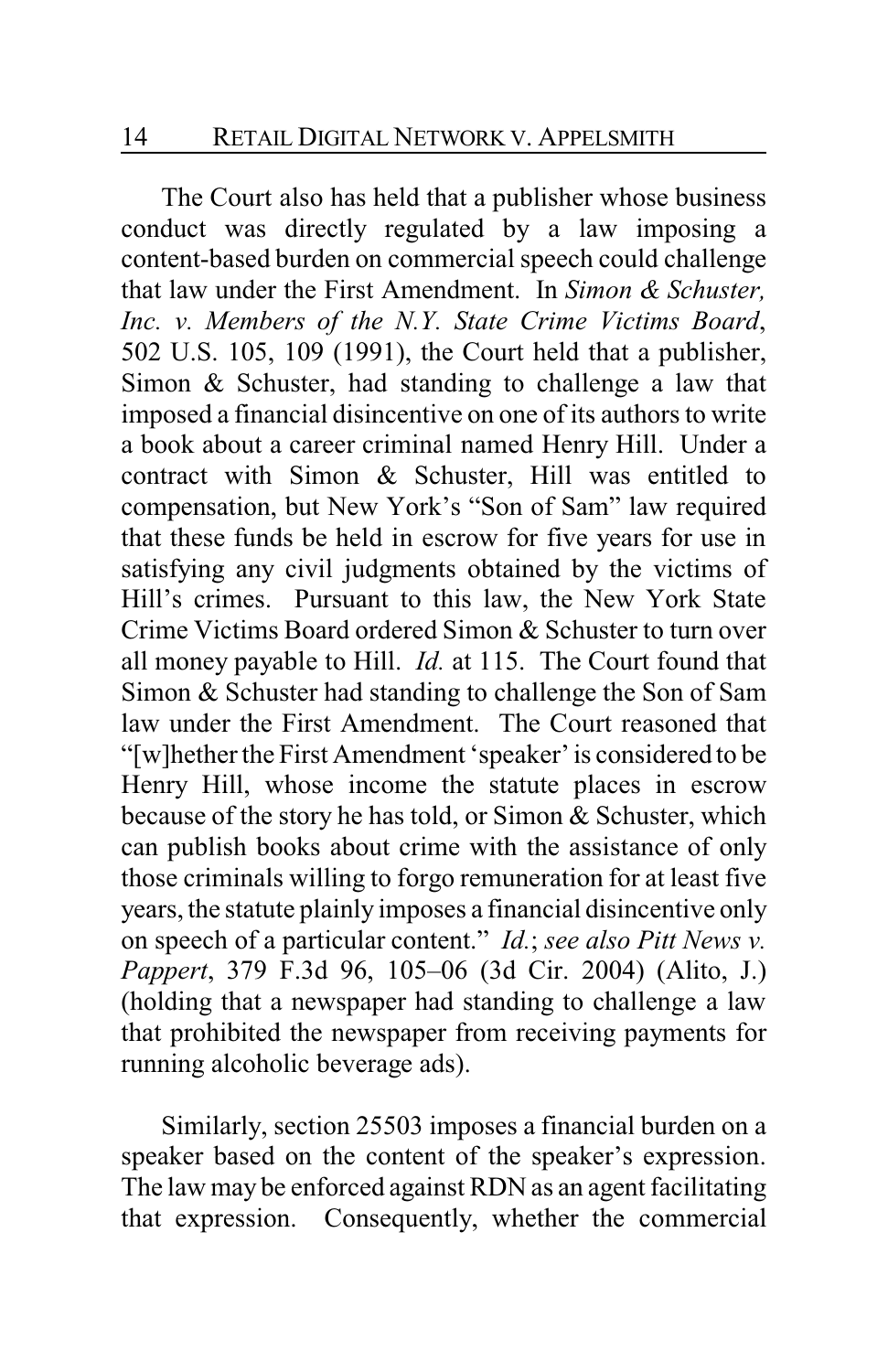"speaker" is considered to be RDN as a publisher or thirdparty alcoholic beverage manufacturers, distributors, and retailers whose speech RDN would display, RDN may challenge section 25503 on First Amendment grounds.

# **B. First Amendment Protection of Commercial Speech After** *Sorrell*

Turning to the merits, we first summarize how the protection given to commercial speech has evolved since 1986, when we last addressed section 25503's constitutionality under the First Amendment.

As noted, the Supreme Court defines commercial speech as that "which does 'no more than propose a commercial transaction.'" *Va. State Bd. of Pharmacy*, 425 U.S. at 762 (quoting *Pittsburgh Press Co. v. Pittsburgh Comm'n on Human Relations*, 413 U.S. 376, 385 (1973)). Such speech has long been given less protection under the First Amendment than other types of speech. *United States v. United Foods, Inc.*, 533 U.S. 405, 409 (2001); *Valle Del Sol Inc. v. Whiting*, 709 F.3d 808, 818 (9th Cir. 2013). Specifically, restrictions on commercial speech have been subject to intermediate scrutiny under the four-part test set forth in *Central Hudson*, 447 U.S. at 566. The burden is on the government to show that the elements of the test are satisfied. *44 Liquormart*, 517 U.S. at 504–05 (opinion of Stevens, J.). Consistent with *Central Hudson*, we have previously applied intermediate scrutinyto content-based and content-neutral regulations of commercial speech alike. *See, e.g.*, *Coyote Publ'g, Inc. v. Miller*, 598 F.3d 592, 599 n.10 (9th Cir. 2010) ("[W]hether or not the . . . regulation is content-based, the *Central Hudson* test still applies because of the reduced protection given to commercial speech.").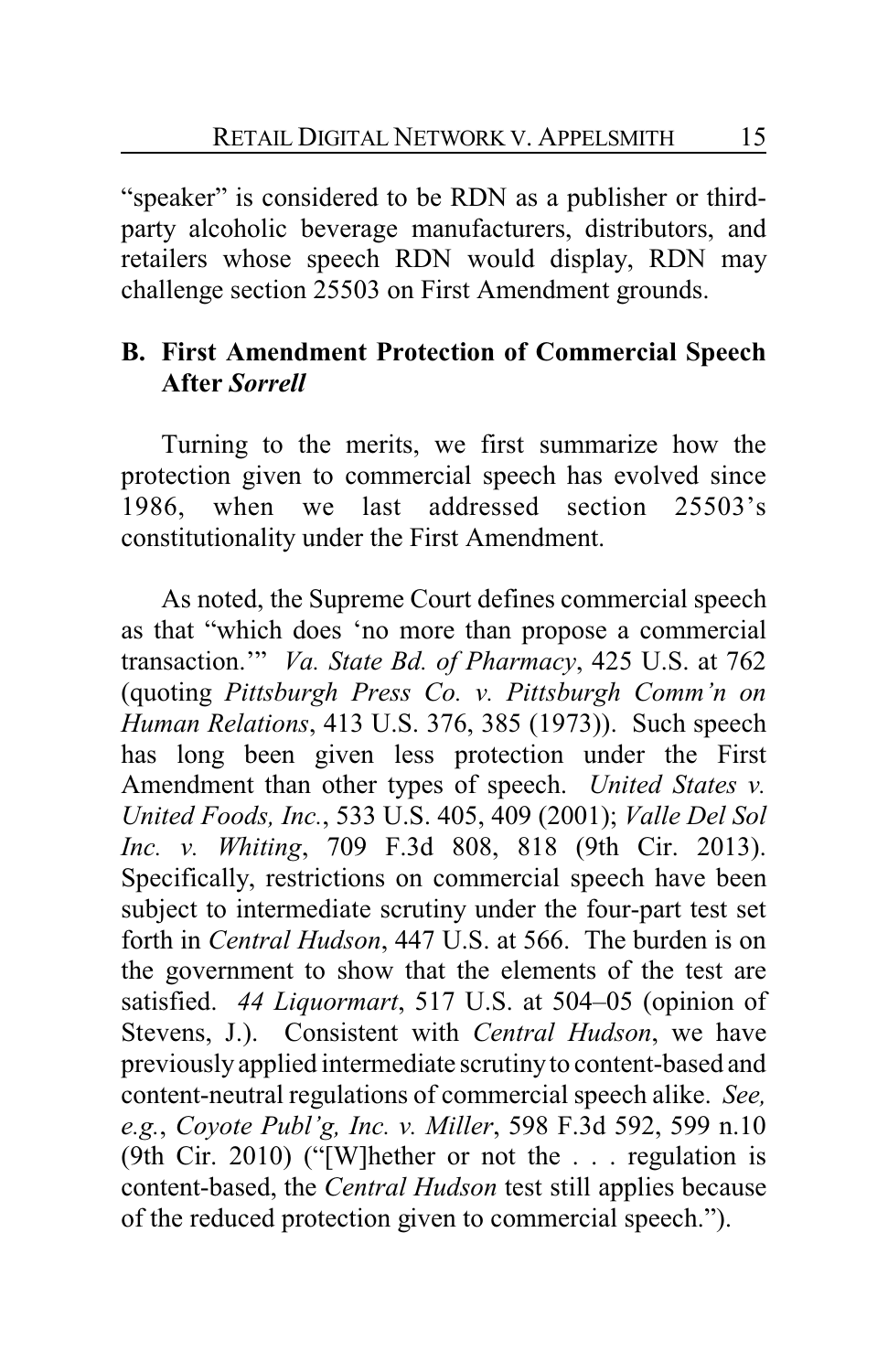In *Sorrell*, however, the Supreme Court held that contentor speaker-based restrictions on non-misleading commercial speech regarding lawful goods or services must survive "heightened judicial scrutiny." 131 S. Ct. at 2664. The Court invalidated a Vermont law that restricted the sale, disclosure, and use of pharmacy records for marketing purposes. *Id*. at 2659. On its face, the law was content- and speaker-based. In fact, it had been enacted with the avowed purpose of "diminish[ing] the effectiveness of marketing by manufacturers of brand-name drugs." *Id.* at 2663. While the Court found that heightened judicial scrutiny of the law was required, the Court did not actually apply heightened scrutiny, as it found that the law could not withstand intermediate scrutiny under *Central Hudson*. *Id.* at 2667–68.

Consistent with *Sorrell*'s plain language, we rule that *Sorrell* modified the *Central Hudson* test for laws burdening commercial speech. Under *Sorrell*, courts must first determine whether a challenged law burdening nonmisleading commercial speech about legal goods or services is content- or speaker-based. If so, heightened judicial scrutiny is required. *See Sorrell*, 131 S. Ct. at 2664.

Heightened judicial scrutiny may be applied using the familiar framework of the four-factor *Central Hudson* test.**<sup>3</sup>**

<sup>&</sup>lt;sup>3</sup> The district court need not apply strict scrutiny, which requires the government to demonstrate that a challenged law "is justified by a compelling government interest and is narrowly drawn to serve that interest." *Brown v. Entm't Merchants Ass'n*, 131 S. Ct. 2729, 2738 (2011). For the law to be crafted with sufficient precision to survive strict scrutiny, there must be no less restrictive means available to achieve the compelling governmental interest. *See, e.g.*, *Boos v. Barry*, 485 U.S. 312, 328–29 (1988). The Supreme Court knows the words, "strict scrutiny," and the *Sorrell* majority seems at pains to avoid them. *See Sorrell*, 131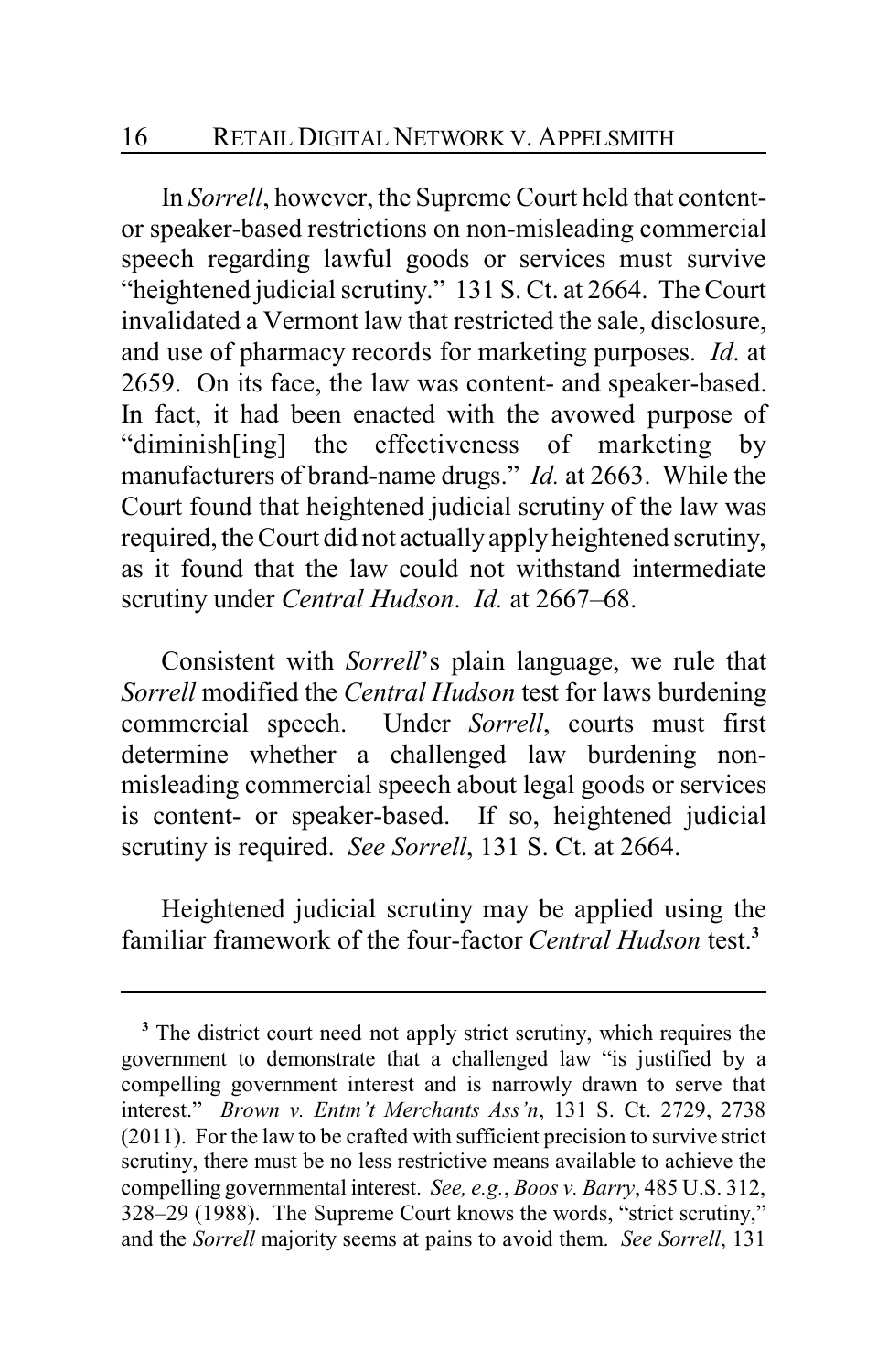With respect to the third *Central Hudson* factor, the government bears the burden of showing "that the harms it recites are real and that its restriction will in fact alleviate them to a material degree." *Coors Brewing Co.*, 514 U.S. at 487. With respect to the fourth *Central Hudson* factor, the government bears a heavier burden of showing that the challenged law "is drawn to achieve [the government's substantial] interest." *Sorrell*, 131 S. Ct. at 2667–68. This inquiry first permits a district court to test the consistency between (a) the specific interests asserted by the government during litigation in addressing *Central Hudson*'s second prong and (b) the legislative purposes that the court finds actually animated a challenged law, as made explicit in the statute's text or evidenced by its history or design. *See Friendly House v. Whiting*, 846 F. Supp. 2d 1053, 1060–61 (D. Ariz. 2012), *aff'd sub nom*. *Valle Del Sol Inc. v. Whiting*, 709 F.3d 808 (9th Cir. 2013). Post hoc rationalizations for a restriction on commercial speech may not be used to sustain its constitutionality.

Second, after identifying the governmental interests that animate the challenged restriction, intermediate scrutiny—and, a fortiori, heightened scrutiny—demands a "fit between the legislature's ends and the means chosen to accomplish those ends." *Sorrell*, 131 S. Ct. at 2668 (quoting *Fox*, 492 U.S. at 480). This requirement is demanding under heightened scrutiny, but it is "something short of a least-restrictive-means standard" that the government must meet under strict judicial scrutiny. *See Fox*, 492 U.S. at 477. What is required is "a fit that is not necessarily perfect, but

S. Ct. at 2667 ("[T]he outcome is the same whether a special commercial speech inquiry or a *stricter form of judicial scrutiny* is applied.") (emphasis added).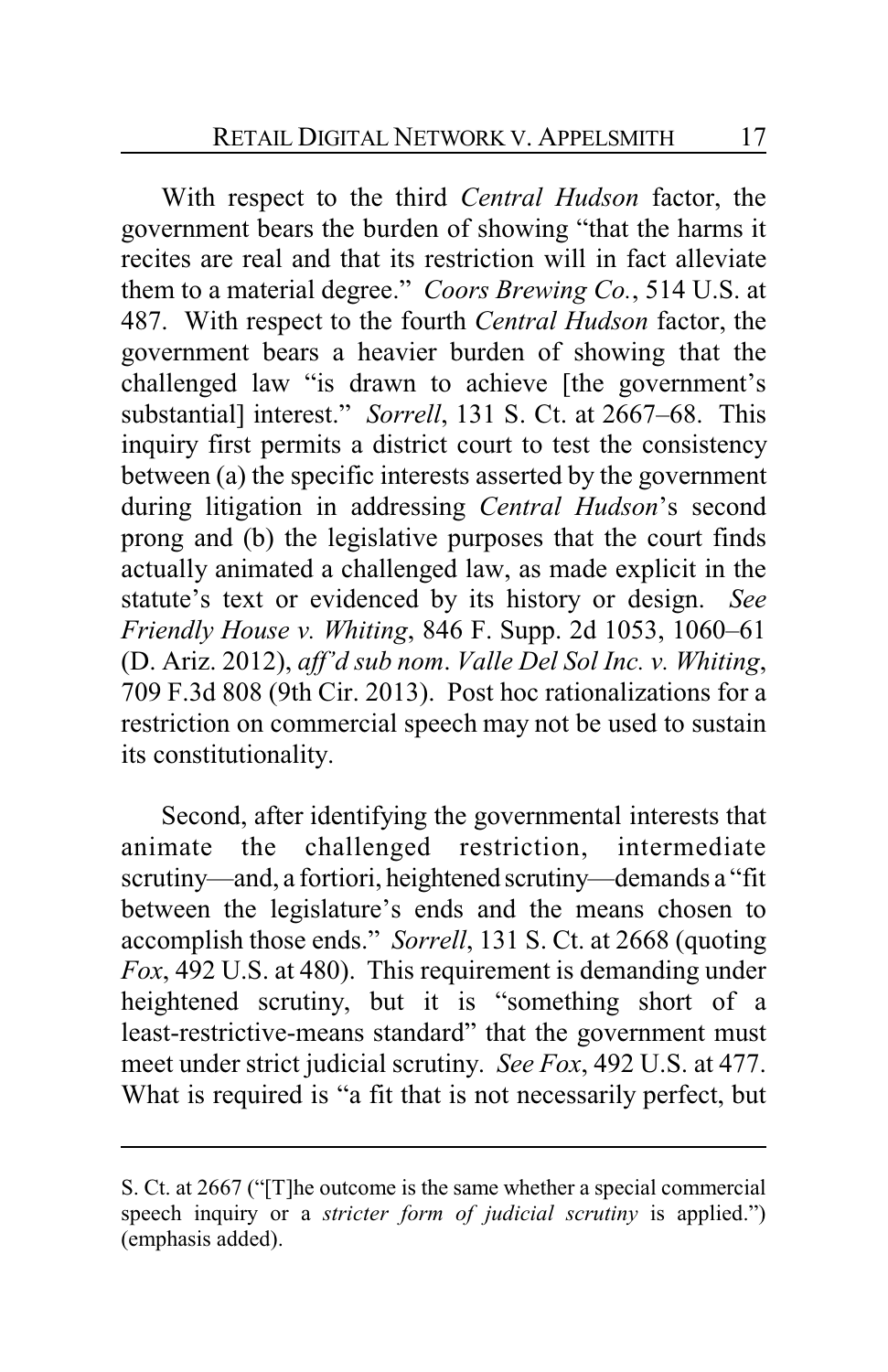reasonable; that represents not necessarily the single best disposition but one whose scope is in proportion to the interest served; that employs not necessarily the least restrictive means but . . . a means narrowly tailored to achieve the desired objective." *Id*. at 480.

"As in other contexts, these standards ensure . . . that the [government's] interests are proportional to the resulting burdens placed on speech," *Sorrell*, 131 S. Ct. at 2668, thus preventing "the government from too readily sacrific[ing] speech for efficiency." *McCullen v. Coakley*, 134 S. Ct. 2518, 2534 (2014) (alternation in original). These standards also check raw paternalism, ensuring "that the law does not seek to suppress a disfavored message" or "keep people in the dark for what the government perceives to be their own good." *Sorrell*, 131 S. Ct. at 2668, 2671. Indeed, at least when the audience of commercial speech consists of adult consumers in possession of their faculties, the fact "[t]hat the State finds expression too persuasive does not permit it to quiet the speech or to burden its messengers." *Id.* at 2671.

Our conclusion that *Sorrell* modified the *Central Hudson* test is consistent with the decisions of other circuit courts applying *Sorrell*. Our sister circuits have agreed that *Sorrell* requires stricter judicial scrutiny of content-based restrictions on non-misleading commercial speech, though they may not have settled on the contours of this more demanding level of scrutiny.

The Eighth Circuit, for example, held that *Sorrell* "devised a new two-part test for assessing restrictions on commercial speech." *1-800-411-Pain Referral Serv., LLC v. Otto*, 744 F.3d 1045, 1054 (8th Cir. 2014). "The first question to ask is whether the challenged speech restriction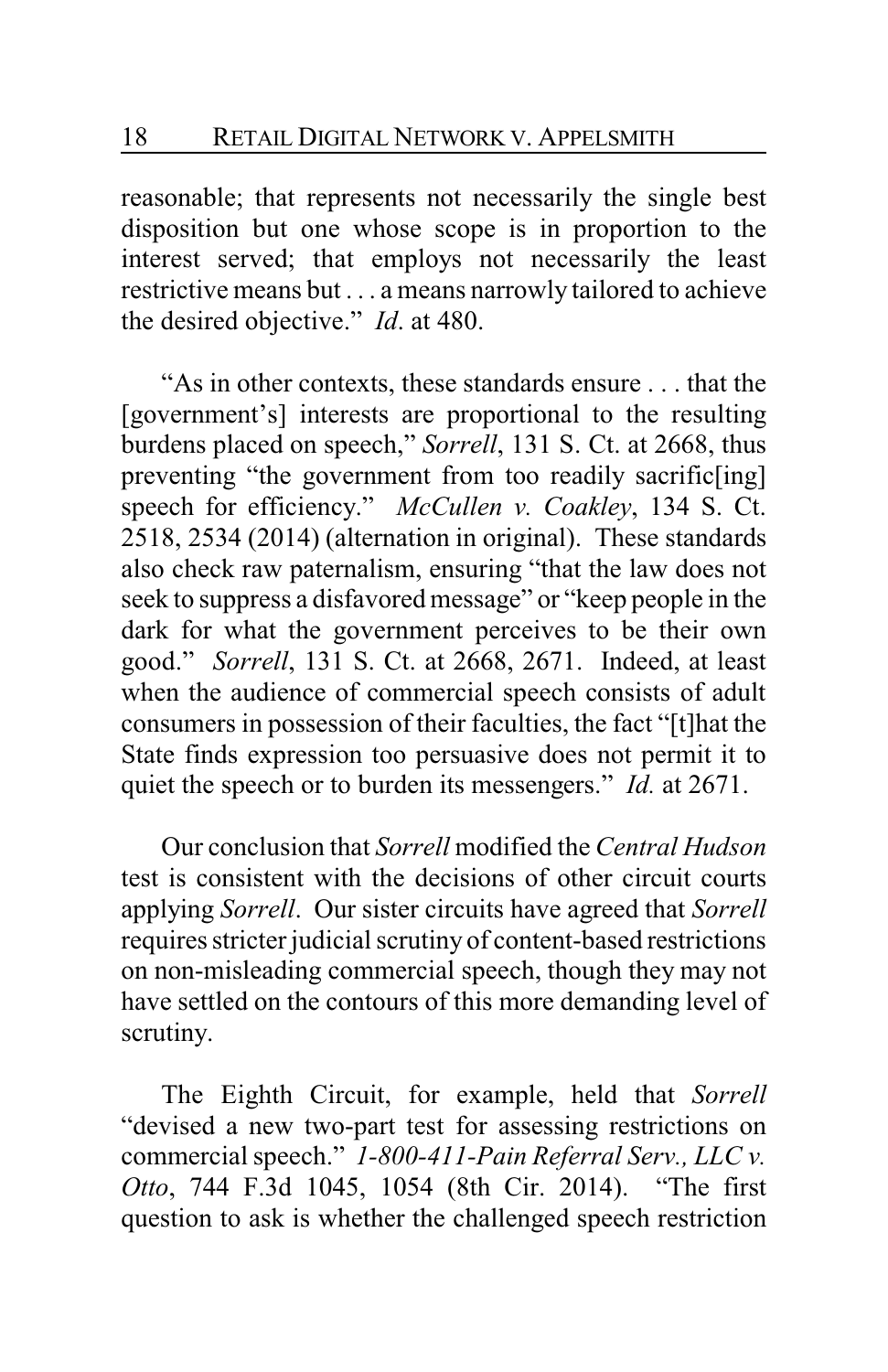is content- or speaker-based, or both. . . . If a commercial speech restriction is content- or speaker-based, then it is subject to 'heightened scrutiny.'" *Id.* at 1055. The second step is to apply the appropriate level of scrutiny. According to the Eight Circuit, because *Sorrell* "did not define what 'heightened scrutiny' means, . . . . [t]he upshot is that when a court determines commercial speech restrictions are content- or speaker-based, it should then assess their constitutionality under *Central Hudson*." *Id.* at 1055.

The Second Circuit also has interpreted *Sorrell* to require heightened scrutiny of content- or speaker-based restrictions on commercial speech, which may be applied using the framework of the *Central Hudson* test. *United States v. Caronia*, 703 F.3d 149, 164 (2d Cir. 2012). The Seventh Circuit similarly observed that *Sorrell* requires "the government [to] establish that the challenged statute 'directly advances a substantial governmental interest and that the measure is drawn to achieve that interest.'" *Am. Civil Liberties Union of Ill. v. Alvarez*, 679 F.3d 583, 604 (7th Cir. 2012) (quoting *Sorrell*, 131 S. Ct. at 2667–68)).

The Third Circuit has suggested that *Sorrell* may require strict scrutiny of content-based burdens on commercial speech. *King v. Governor of the State of N.J.*, 767 F.3d 216, 236 (3d Cir. 2014), *cert. denied sub nom. King v. Christie*, 135 S. Ct. 2048 (2015). Citing *Sorrell*, the court noted that "[o]rdinarily, content-based regulations are highly disfavored and subjected to strict scrutiny." *Id*. However, the court did not apply strict scrutiny to the challenged content- and speaker-based restriction on "professional speech" because it found that the law did not "discriminat[e] on the basis of content [or speaker] in an impermissible manner." *Id.* at 237.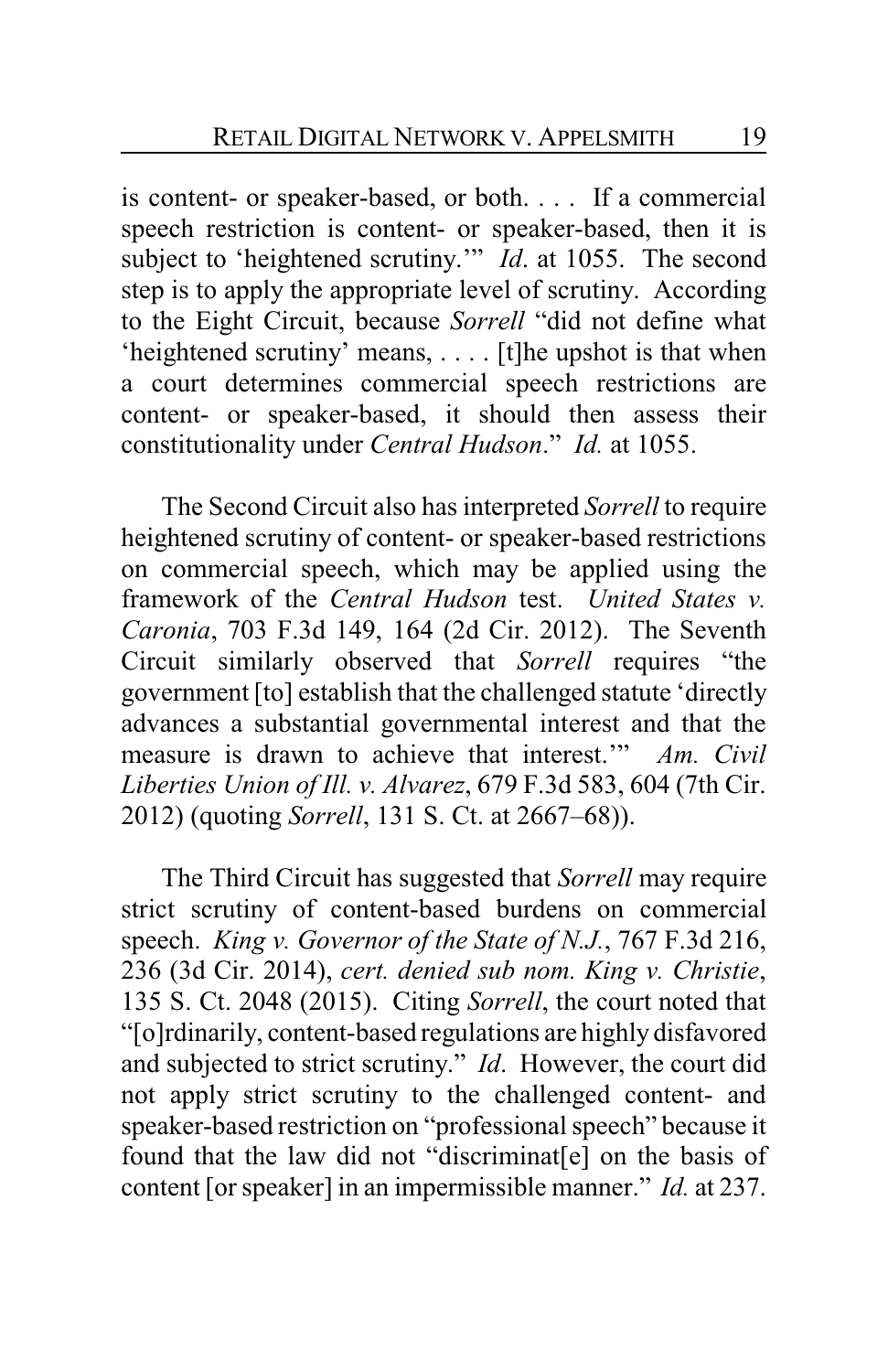Moreover, our holding is consistent with our non-binding decisions referenced by the parties. These decisions indicated that *Sorrell* requires a more demanding form of scrutiny of content- or speaker-based regulations on commercial speech than we have previously applied. *See Minority Television Project, Inc. v. FCC*, 676 F.3d 869, 881 n.8 (9th Cir. 2012), *vacated*, 704 F.3d 1009–10 (9th Cir. 2012) (order); *Jerry Beeman & Pharmacy Servs., Inc. v. Anthem Prescription Mgmt., LLC,* 652 F.3d 1085, 1101 n.17 (9th Cir. 2011), *vacated*, 741 F.3d 29 (9th Cir. 2014) (order).**<sup>4</sup>**

#### **C.** *Actmedia* **is No Longer Binding.**

We next consider whether *Actmedia* remains binding after subsequent Supreme Court commercial speech decisions, including *Coors Brewing*, *44 Liquormart*, and *Sorrell*.

As a three-judge panel, we are bound by *Actmedia* unless it is "clearlyirreconcilable" with intervening higher authority. *Miller v. Gammie,* 335 F.3d 889, 893 (9th Cir. 2003) (en banc). "This is a high standard." *Lair v. Bullock,* 697 F.3d 1200, 1207 (9th Cir. 2012). "It is not enough for there to be some tension between the intervening higher authority and prior circuit precedent." *Id.* at 1207. "Rather, the relevant court of last resort must have undercut the theory or reasoning

**<sup>4</sup>** Both of these decisions were vacated, and the subsequent decisions entered in the cases did not interpret *Sorrell*. In another case, we noted that "[t]he parties . . . raise[d] the challenging issue of whether *Sorrell*, 131 S. Ct. at 2664, 2667–68, made the fourth *Central Hudson* prong for content-based restrictions on commercial speech evenmore demanding for the state." *Valle Del Sol Inc.*, 709 F.3d at 821. But we "defer[red] extended discussion of *Sorrell*," after finding that the challenged "provisions [were] deficient under even the pre-*Sorrell,* arguably more government-friendly, precedent." *Id.*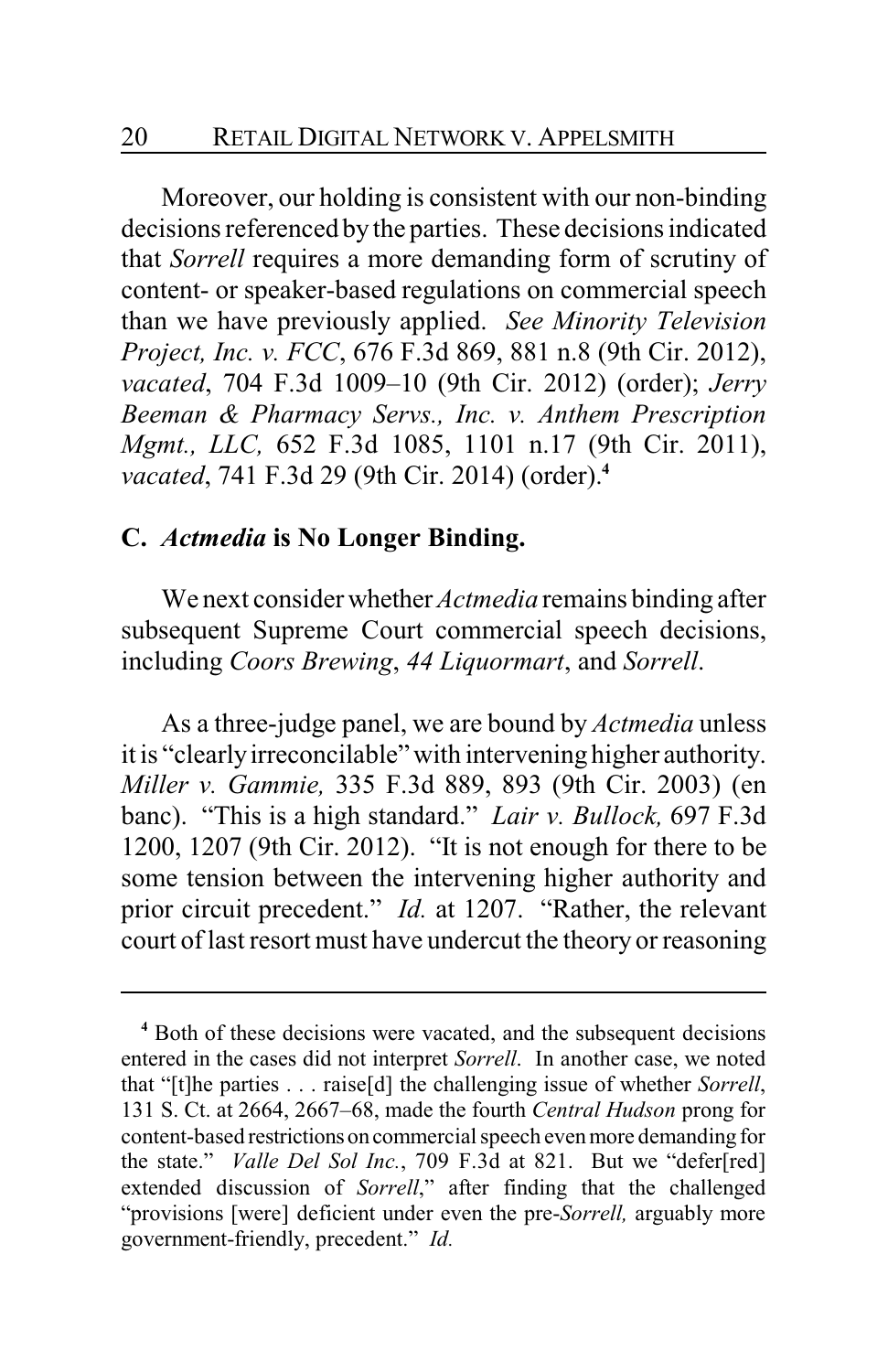underlying the prior circuit precedent in such a way that the cases are clearly irreconcilable." *Miller*, 335 F.3d at 900; *see also In re Flores*, 692 F.3d 1021, 1030–31 (9th Cir. 2012).

We do not find that *Coors Brewing*, 514 U.S. 476 (1995) (striking down a law prohibiting beer labels from displaying alcohol content), or *44 Liquormart*, 517 U.S. 484 (1996) (striking down a ban on all advertising of alcoholic beverage prices except for price tags), meets this high standard. *Coors Brewing* and *44 Liquormart* do not clearly undermine *Actmedia*'s reasoning—they also applied intermediate scrutiny under the *Central Hudson* test. Similarly, we held in *Lair v. Bullock* that our circuit precedent could not be eschewed where a subsequent Supreme Court decision had "only clarified and reinforced" the principles on which our prior decision relied. 697 F.3d at 1207. While *Coors Brewing* and *44 Liquormart* suggest that complete bans on particular commercial speech require a higher level of scrutiny, section 25503 is not a complete ban on advertisements of alcoholic beverages in retail stores.

We find, however, that *Sorrell* and *Actmedia* are clearly irreconcilable. As explained above, *Sorrell* modified the *Central Hudson* analysis by requiring heightened judicial scrutiny of content-based restrictions on non-misleading advertising of legal goods or services. The parties do not dispute that section 25503 is a content- and speaker-based restriction on commercial speech. As such, section 25503 is now subject to heightened judicial scrutiny, not the intermediate scrutiny applied in *Actmedia*. Thus, *Actmedia*'s "overall analytical framework" of intermediate scrutiny cannot be reconciled with *Sorrell*'s framework of heightened judicial scrutiny*. See Lair*, 697 F.3d at 1206.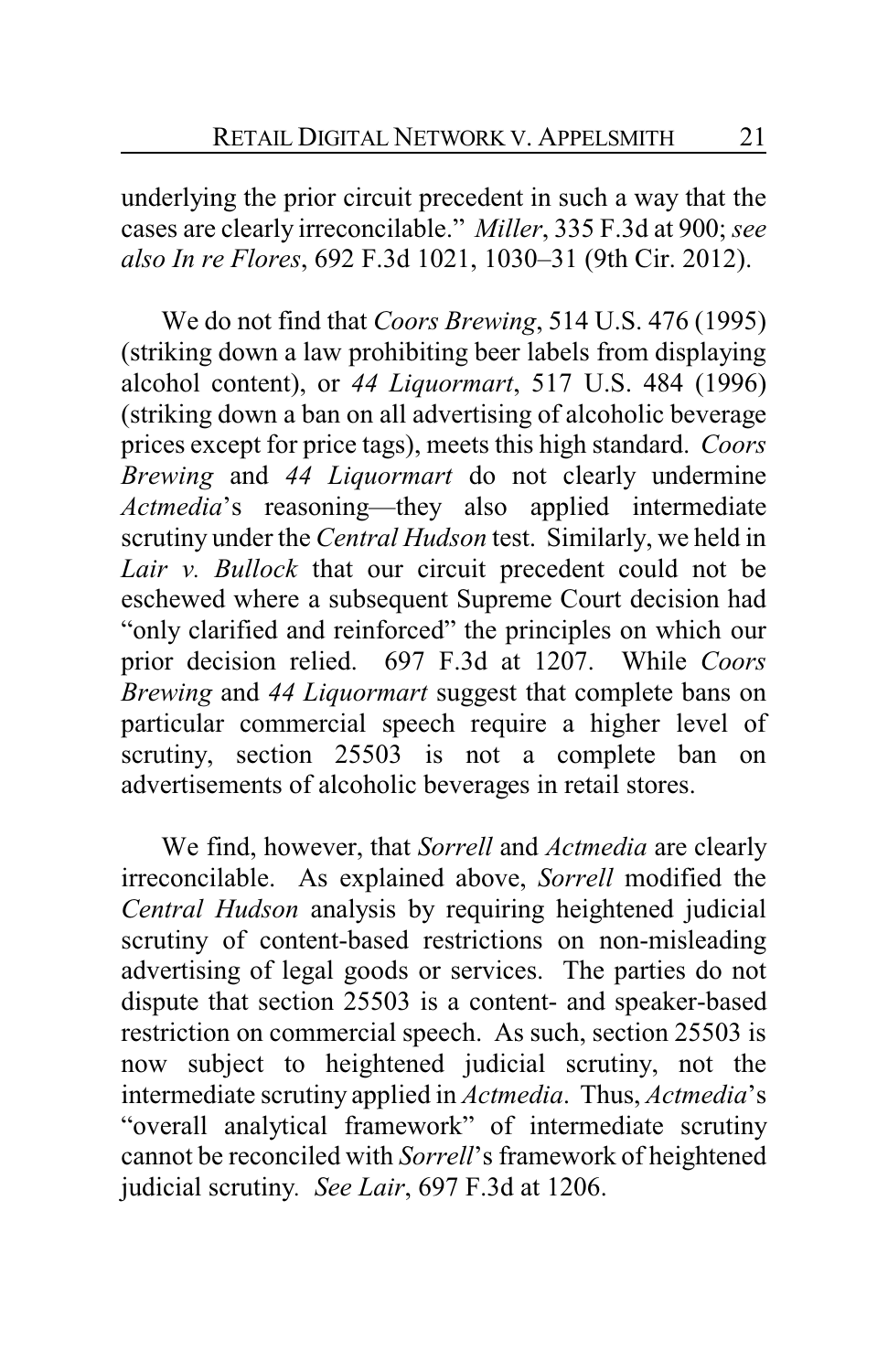#### 22 RETAIL DIGITAL NETWORK V. APPELSMITH

We cannot distinguish *Sorrell* as a case involving a complete ban on commercial speech. *Sorrell* foreclosed this argument. The majority stated "that the distinction between laws burdening and laws banning speech is but a matter of degree and that the Government's content-based burdens must satisfy the same rigorous scrutiny as its content-based bans." *Sorrell*, 131 S. Ct. at 2664.

Our conclusion that *Sorrell* undercut the theory and reasoning underlying *Actmedia* in a way that makes the cases clearlyirreconcilable is strengthened by*Actmedia*'s treatment of paternalistic policy. *Actmedia* held that California could, consistent with the First Amendment, promote temperance "directly . . . by reducing the amount of point-of-purchase advertising" of alcoholic beverages. *Actmedia*, 830 F.2d at 967.**<sup>5</sup>** However, the Supreme Court has since made clear that the First Amendment does not allow the government to silence truthful speech simply for fear that adults who hear it would be too persuaded. Even in the context of commercial speech, "the fear that people would make bad decisions if given truthful information cannot justify content-based burdens on speech." *Sorrell*, 131 S. Ct. at 2670–71; *see also 44 Liquormart*, 517 U.S. at 503 (opinion of Stevens, J.) ("The First Amendment directs us to be especially skeptical of

**<sup>5</sup>** *Actmedia* does not appear to have definitively held that an additional goal of section 25503(h) is the suppression of point-of-purchase advertising. *See Actmedia*, 830 F.2d at 967 ("Moreover, *to the extent* that the California legislature has determined that point-of-purchase advertising is a direct cause of excessive alcohol consumption, limiting that advertising is obviously the most direct and perhaps the only effective approach available." (emphasis added)). Other courts that have examined section 25503 and similar tied-house statutes in detail have not found this goal to animate the laws. *See, e.g.*, *Nat'l Distrib. Co.*, 626 F.2d at 1009–10; *Cal. Beer Wholesalers Ass'n*, 5 Cal. 3d at 407.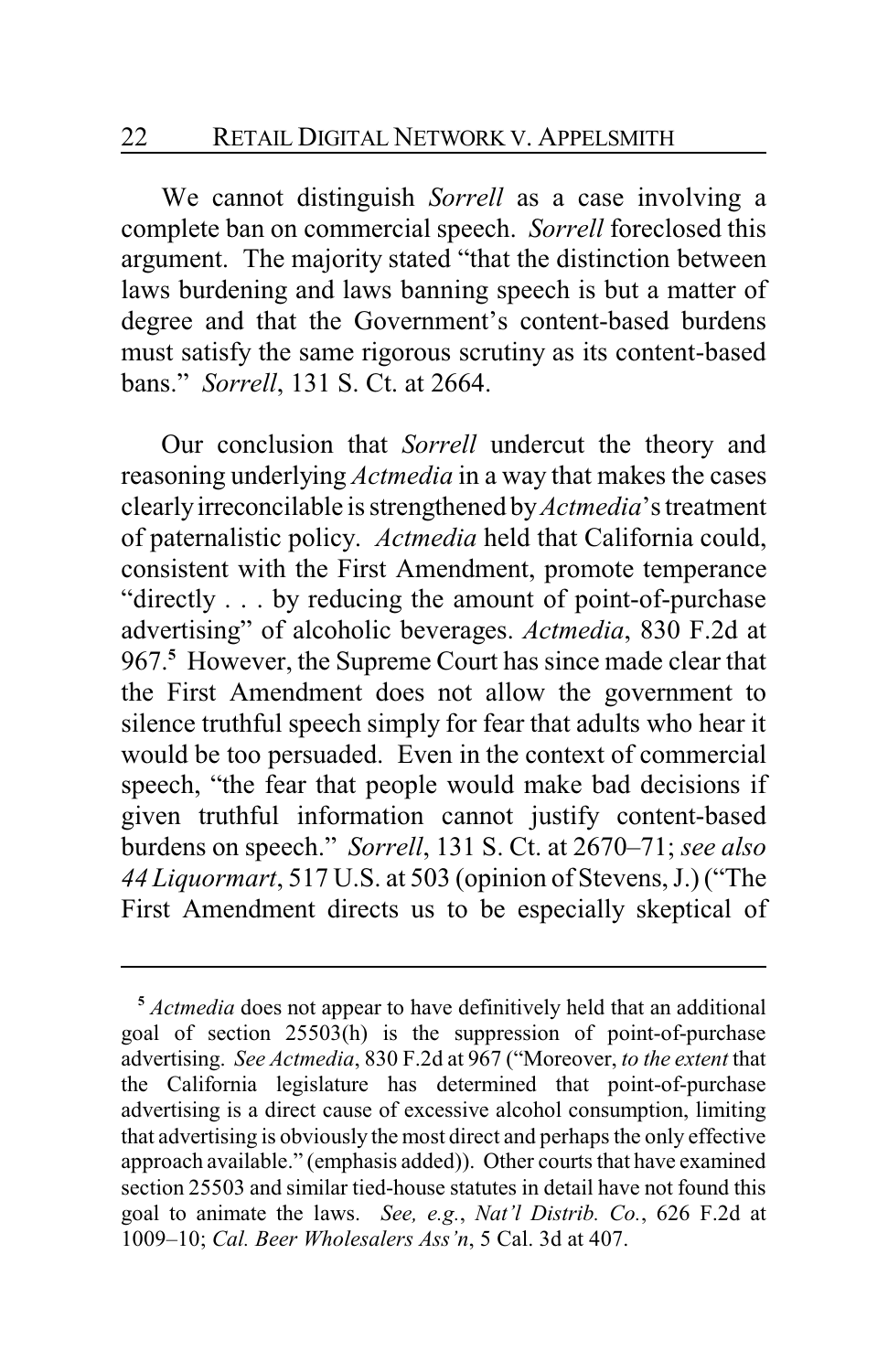regulations that seek to keep people in the dark for what the government perceives to be their own good.").

We conclude that *Actmedia* is no longer binding in light of the Supreme Court's opinion in *Sorrell*. Following *Sorrell*, section 25503(f)–(h) must survive heightened judicial scrutiny to stand.

## **D. We Remand for the District Court to Apply Heightened Judicial Scrutiny.**

While we conclude that *Actmedia* is clearly irreconcilable with *Sorrell*, we remand for the district court to apply heightened judicial scrutiny in the first instance. A remand is appropriate in this case for several reasons. First, RDN did not move for summary judgment in the district court and agreed at oral argument that a remand for the district court to develop the factual record and apply heightened judicial scrutiny would be appropriate. The State also expressed a desire to develop the factual record should we find that *Actmedia* is no longer controlling. Second, the record before us is thin, as this appeal is from a motion for summary judgment rather than, as in *Actmedia*, from judgment after a trial. Third, the State should not be faulted for resting on *Actmedia*, which has been the law since 1986, rather than investing more resources in rallying to section 25503(f)–(h)'s defense. Confrontedwith similar circumstances, the Supreme Court approved of the Second Circuit's decision to remand for the district court to apply the third and fourth *Central Hudson* factors in the first instance. *Fox*, 492 U.S. at 475–76. Similarly, we recently declined to fault a plaintiff for relying on an overruled decision that had "been the law of the circuit since 1985," and thus remanded "on an open record to allow [the plaintiff] an opportunity to make" the required showing.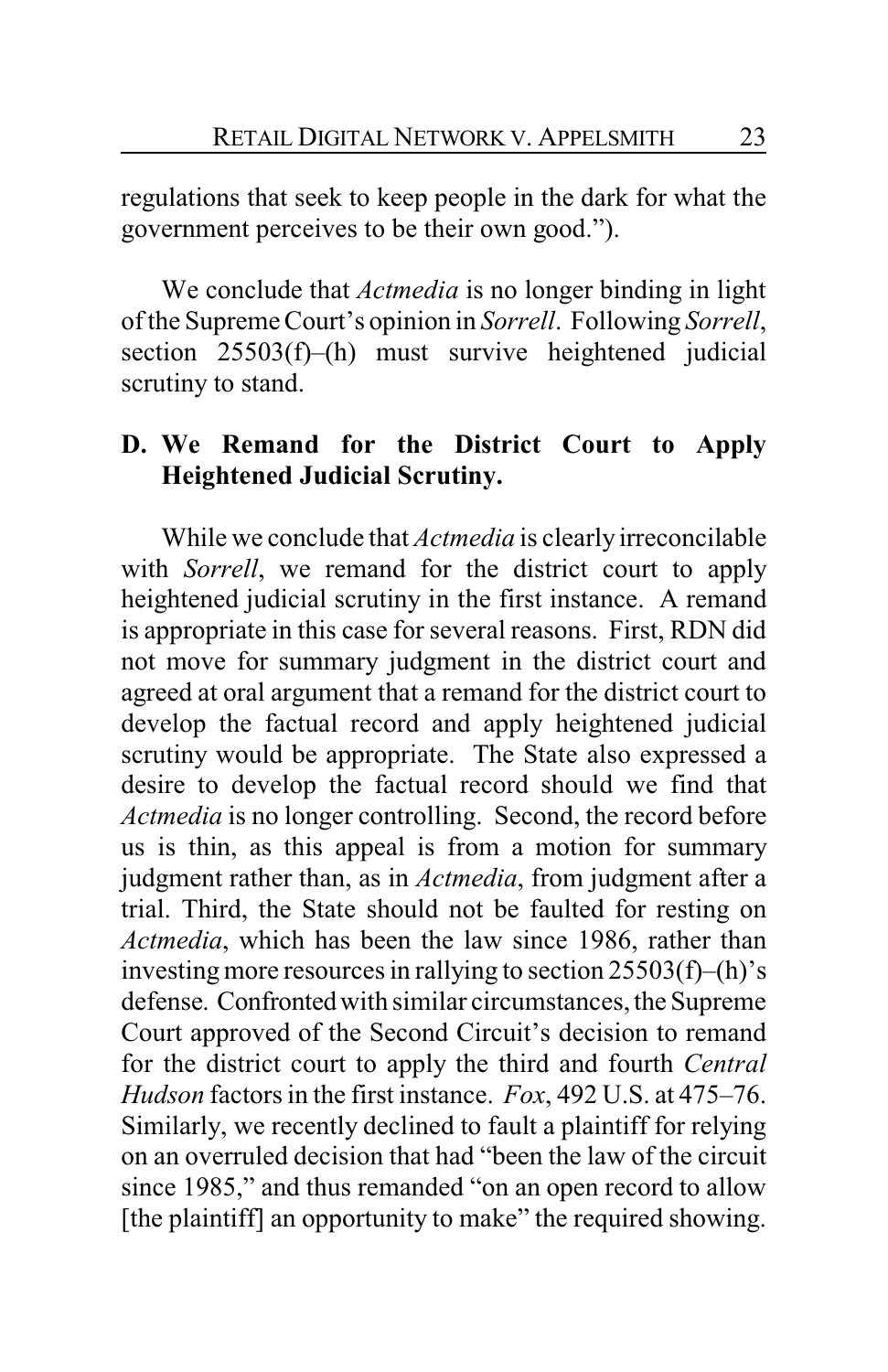*Cottonwood Envtl. Law Ctr. v. U.S. Forest Serv.*, 789 F.3d 1075, 1092 (9th Cir. 2015). Here too we remand on an open record to give the State a chance to meet its burden and for the district court to apply heightened judicial scrutiny in the first instance.

On remand, there are several considerations that should be addressed in applying heightened judicial scrutiny. As an initial matter, we observe that the State's goal of suppressing a particular commercial structure, rather than a particular commercial message, remains valid. *See Granholm v. Heald*, 544 U.S. 460, 466 (2005) (maintaining a "three-tier distribution system" is a legitimate governmental interest); *Capital Cities Cable, Inc. v. Crisp*, 467 U.S. 691, 715 (1984) (noting that "exercising control over . . . how to structure the liquor distribution system" is a legitimate exercise of a State's Twenty-first Amendment powers). The broad goal of "temperance" also remains "a valid and important interest of the State under the Twenty-first Amendment." *Costco Wholesale Corp. v. Maleng*, 522 F.3d 874, 902 (9th Cir. 2008). However, "state laws that violate other provisions of the Constitution [including the First Amendment] are not saved by the Twenty-first Amendment." *Granholm*, 544 U.S. at 486. Moreover, to the extent that the legislature intended to promote temperance by reducing the amount of point-ofpurchase advertising, as *Actmedia* assumed, the court's skepticism regarding whether section 25503(f)–(h)'s burden on expression directly advances and is fit to achieve a permissible goal should be deepened. This is because a statute tailored to fit an impermissible goal of suppressing commercial speech for fear that it will persuade is less likely to be a close fit for another, permissible goal of the statute.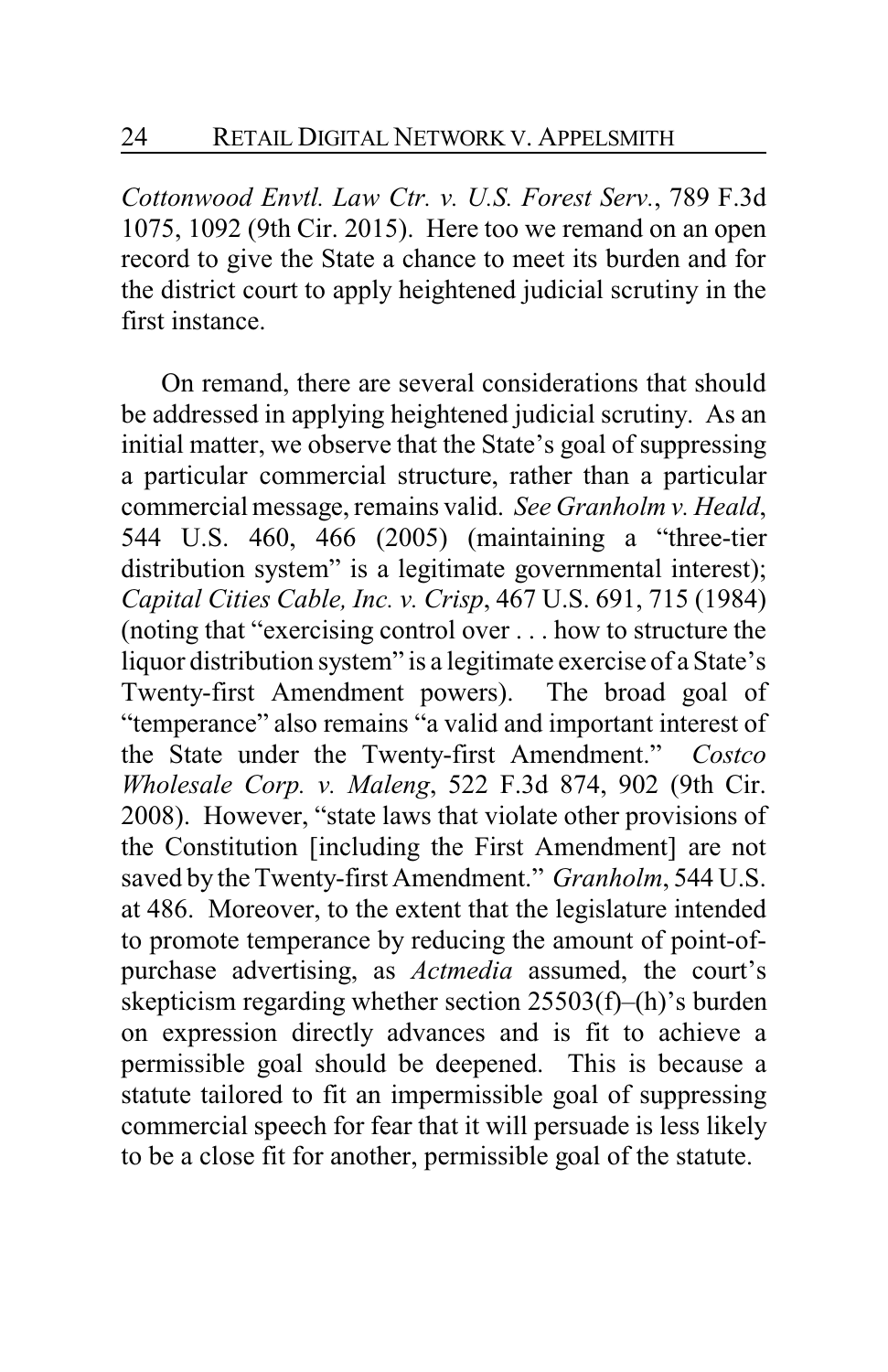As noted, with respect to the third *Central Hudson* factor, the "Government carries the burden of showing that the challenged regulation advances the Government's interest in a direct and material way." *Coors Brewing Co.*, 514 U.S. at 487. "That burden is not satisfied by mere speculation or conjecture." *Id.* Rather, to survive scrutiny "a restriction on commercial speech must demonstrate that the harms it recites are real and that its restriction will in fact alleviate them to a material degree." *Id*. On remand, the district court should consider whether the State has shown that there is a real danger that paid advertising of alcoholic beverages would lead to vertical or horizontal integration under circumstances existing in the alcoholic beverage market today. While we "hesitate to disagree with the accumulated, common-sense judgments of [the] lawmakers" who enacted section 25503(f)–(h), *see Metromedia*, 453 U.S. at 509, we cannot say on the record before us that the State's Prohibition-era concern about advertising payments leading to vertical and horizontal integration, and thus leading to other social ills, remains an actual problem in need of solving. Additionally, the district court should consider whether the State's concern about paid advertising leading to horizontal and vertical integration is real in the circumstances of this case. Here, advertising payments to retailers are made by a third party, not directly by a manufacturer or wholesaler of alcoholic beverages. There may be additional reasons to doubt the State's concern about advertising payments actually leading to vertical or horizontal integration in these circumstances.

The district court must also consider whether the State has shown that section 25503(f)–(h) materially advances the State's goals of preventing vertical and horizontal integration and promoting temperance. We note that the increasing number of statutory exceptions to section 25503(f)–(h) call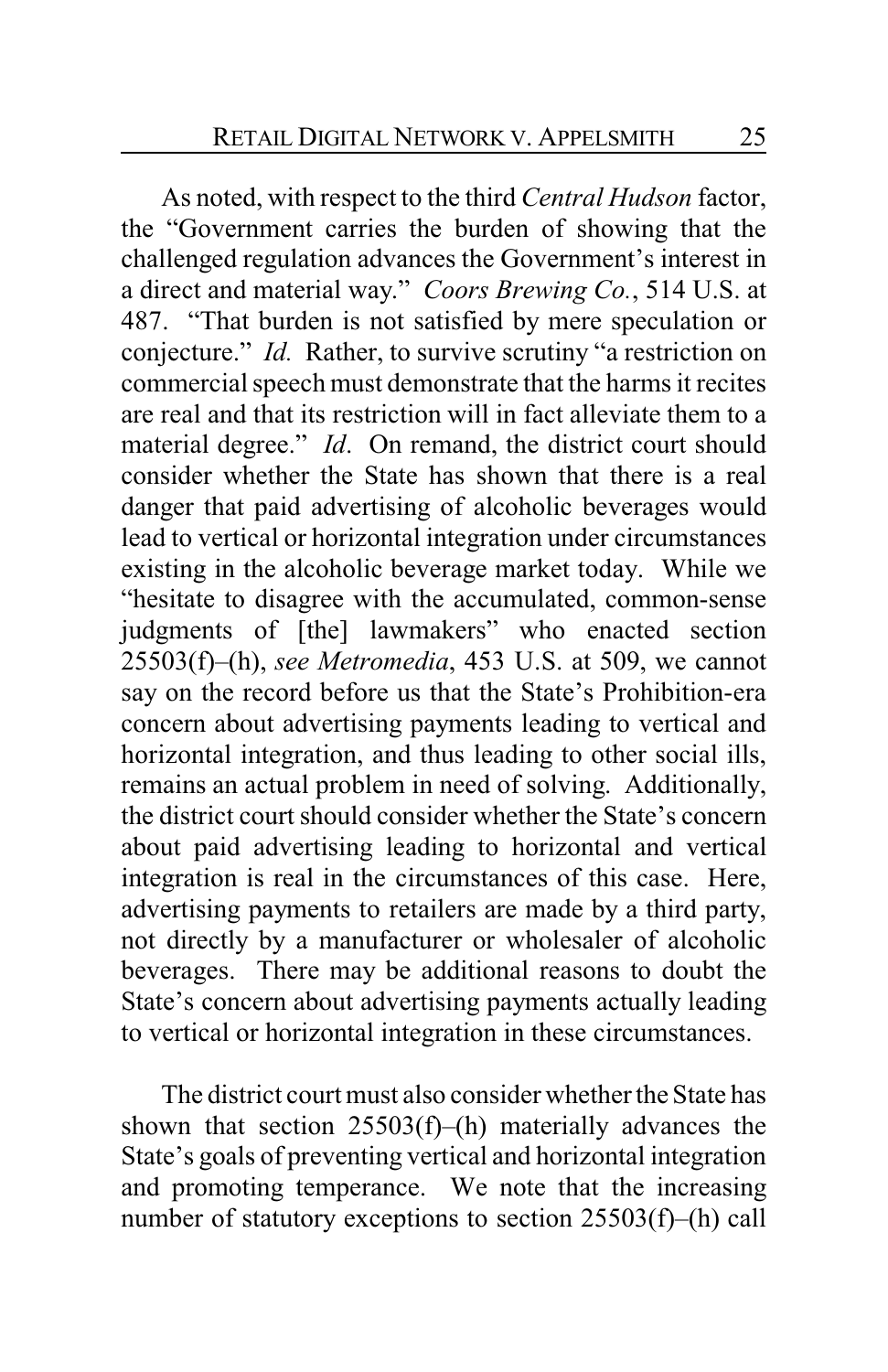into doubt whether the statute materially advances these aims. Cal. Bus. & Prof. Code §§ 25503.1–25503.57; *see Coors Brewing Co.*, 514 U.S. at 489 (finding "little chance" that a law "can directly and materially advance its aim, while other provisions of the same Act directly undermine and counteract its effects"). Additionally, the record before us does not demonstrate that a prohibition on paid point-of-sale advertising materially advances the goal of temperance.**<sup>6</sup>** Indeed, a study discussed in *Actmedia* suggests that the effect of paid advertising is only to persuade customers to purchase a particular brand, not to purchase and consume more alcohol. *See Actmedia*, 830 F.2d at 961–62.

With respect to the fourth *Central Hudson* factor, heightened judicial scrutiny demands a "fit between the legislature's ends and the means chosen to accomplish those ends." *Sorrell*, 131 S. Ct. at 2668. We cannot say on the record now before us that section 25503(f)–(h) is narrowly tailored to serve the State's interest in preventing advertising payments from undermining its triple-tiered distribution and licensing scheme. For example, the State's interest might be achieved by policing advertising agreements made between retailers, manufacturers, wholesalers, and intermediaries like RDN, rather than by banning paid advertisements of alcoholic beverages in retail stores. The State's additional goal of

**<sup>6</sup>** On this score, the State's expert states that "[i]t is almost impossible to pull a single regulation out of the system and determine exactly what it does and how it contributes to an overall goal such as temperance." Although we leave it for resolution on remand, we observe that this acknowledgment would suggest that the State will have a difficult time carrying its burden of showing that section 25503(f)–(h) directly and materially advances the State's asserted interests in preventing vertical and horizontal integration of the alcoholic beverage industry and promoting temperance. *See Edenfield v. Fane*, 507 U.S. 761, 767 (1993).